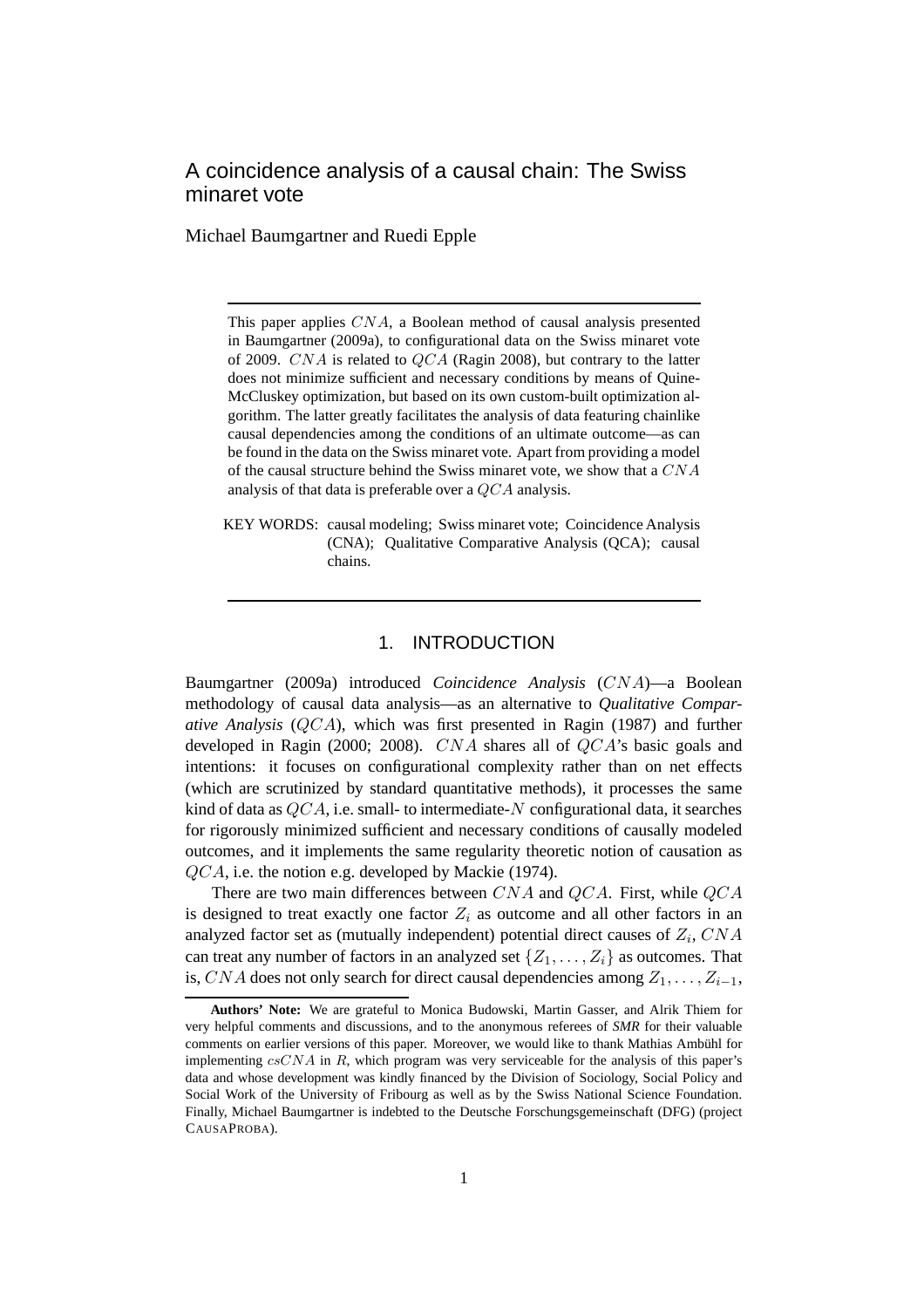on the one hand, and  $Z_i$ , on the other, but also for dependencies among the conditions  $Z_1, \ldots, Z_{i-1}$  themselves. Second, whereas all currently available variants of  $QCA$  (csQCA,  $fsQCA$ ,  $mvQCA$ ,  $TQCA$ , Two-Step-QCA,  $ESA\text{-}QCA^1)$ minimize sufficient and necessary conditions of an outcome on the basis of Quine-McCluskey optimization (Q-M), which is a Boolean minimization procedure standardly used in electrical engineering or digital logic design, CNA minimizes sufficient and necessary conditions by means of its own optimization algorithm that is custom-built for the discovery of complex causal structures.

In Baumgartner (forthcoming), it has been demonstrated that these differences are particularly advantageous for CNA when it comes to causally modeling data that stem from causal chains, i.e. from structures that feature at least one factor that is both an effect and a cause in the structure. Causal chains or mechanisms leading up to an ultimate outcome, as e.g. Goertz (2006, esp. ch. 9) shows, are of great importance in many social scientific research contexts. Moreover, in the field of quantitative methods, considerable interest has recently arisen in developing methods that are designed to uncover causal chains (cf. esp. Imai et al. 2010; 2011). Yet, QCA does not search for chainlike structures to begin with. Accordingly, numerous well-known  $QCA$  studies miss chainlike dependencies that can easily be recovered on the basis of a method as  $CNA$  that searches for causal chains. At a glance (and for readers familiar with the original studies), here are some examples:

- In the Wickham-Crowley (1991, 88) data on Latin American revolutions, CNA, in addition to the ordinary conditions that lead to the *Absence of Revolutions* (Wickham-Crowley 1991, 101), finds paths that lead from *Guerilla Strength* OR *Weak Patrimonial Regime* AND *Loss of US Support* to *Peasant Support*, which in one particular configuration, in turn, contributes to *Absence of Revolutions*. This is a path Wickham-Crowley does not find with QCA.
- In the data Rihoux and De Meur (2009, 41) assembled—following Lipset's 1960 indicators—in order to investigate the causes of the survival of democracies in the inter-war period, which is a frequently discussed data set in QCA studies (e.g. also Skaaning 2011), CNA finds a very strong path from INDLAB to GNPCAP that is missed in all QCA studies. The overall Boolean model  $CNA$  outputs for that data is this:

 $(INDLAB \rightarrow GNPCAP) * (GNPCAP * GOVSTAB \rightarrow SURVIVAL)$ 

QCA only finds the lower part of this causal chain.

• Similarly, in data on the improvement of irrigation systems in Nepal which Lam and Ostrom (2010) recently analyzed by means of QCA, CNA uncovers a chain that Lam and Ostrom miss. More concretely, there are several paths from the *Existence of Consistent Leadership* OR the *Absence of Provisions of Fines* AND the *Existence of Rules for Irrigation Operation* via the *Existence of Collective Action Among Farmers* to the *Improvement in Water Adequacy*.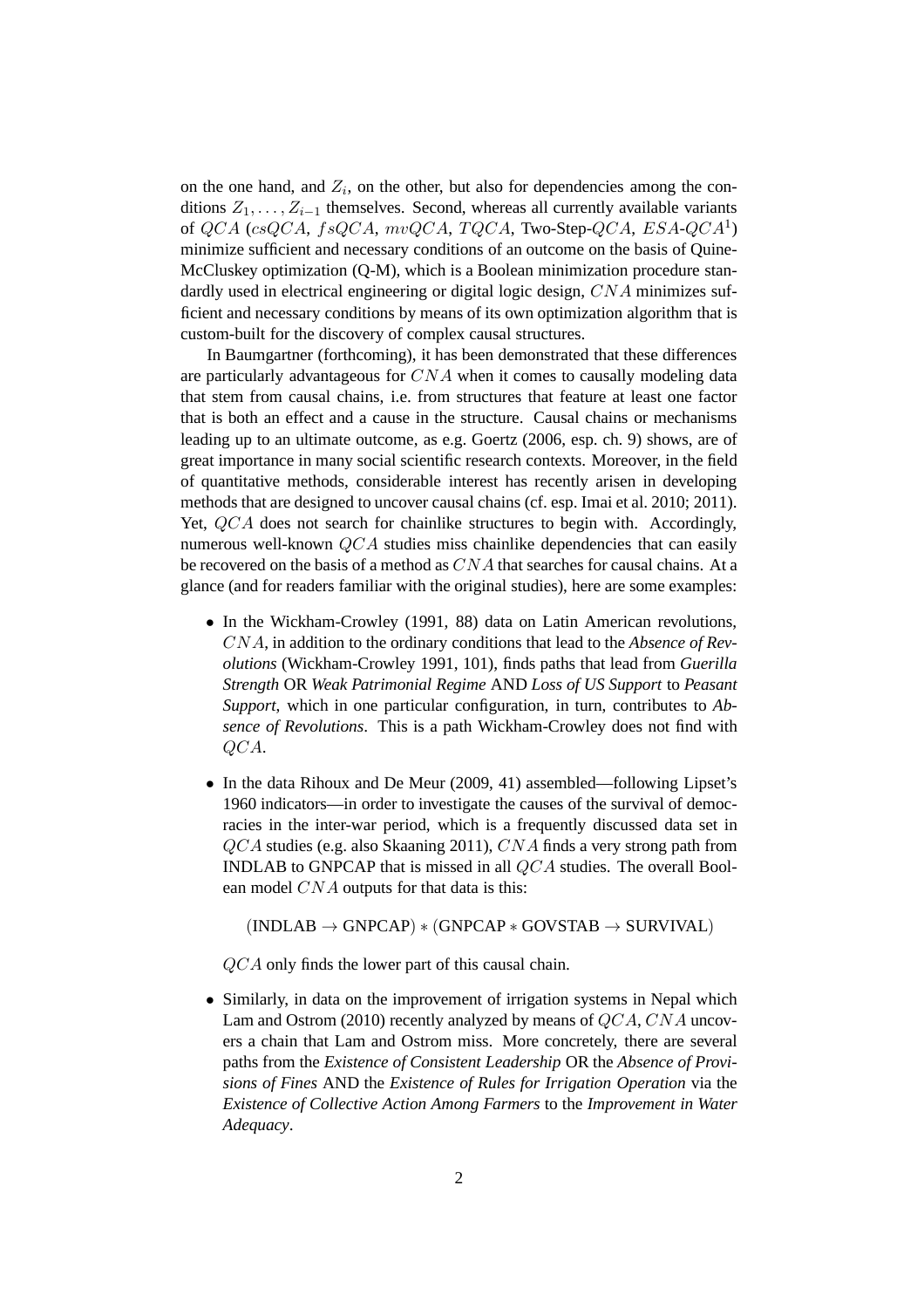Moreover, as we shall see in detail in section 4, that QCA does not find causal chains is not merely due to the accidental unavailability of a  $QCA$  search strategy focusing on chainlike dependencies. Rather, QCA's reliance on Q-M creates a severe problem for  $QCA$  when it comes to uncovering causal chains. More specifically, it entails that QCA could only uncover a chainlike structure at the price of assuming at least one straight-out logical contradiction.

To anticipate this problem at this point already, note that in every application of QCA exactly one factor in the data is treated as outcome and all other factors as conditions. To eliminate redundancies from relationships of sufficiency and necessity involving *n* conditions, Q-M requires  $2^n$  possible configurations among those conditions. If some of these configurations are missing from the data,  $QCA$ prompts the researcher to introduce them counterfactually by assumption. Now, suppose we apply  $QCA$  to analyze data generated by a causal structure that features the chain  $A \longrightarrow B \longrightarrow C$ . In a first QCA performed on that data, C is treated as outcome and  $A$  and  $B$  as conditions.  $A$  and  $B$  are thus assumed to be configurable in  $2^2$  combinations. This, in turn, is tantamount to assuming that A and B are mutually independent, and in particular, that the configuration  $A_{\ast}b$  is possible.<sup>2</sup> However, if we then perform a second  $QCA$ —this time treating B as outcome—,  $A$  and  $B$  will no longer be assumed to be independent.  $A$  can only be identified as sufficient condition of B, as induced by the structure  $A \longrightarrow B \longrightarrow C$ , if  $QCA$  assumes that the configuration  $A*b$  is impossible. Overall, thus, to find the chain  $A \longrightarrow B \longrightarrow C$ , QCA—due to its reliance on Q-M—must assume that the configuration  $A * b$  is both possible and impossible, i.e. that A and B are both dependent and independent. But of course, as everything follows from a logical contradiction, the QCA search for chains is thereby completely trivialized.

By contrast, as we shall see in section 3, the optimization algorithm implemented by  $CNA$  does not require  $2^n$  configurations of n conditions and, accordingly, succeeds in recovering chains without ever assuming that the conditions of an ultimate outcome are independent. In particular, to find the chain  $A \longrightarrow B \longrightarrow C$  $CNA$  does not need the configuration  $A<sub>*</sub>b$ .  $CNA$  can properly process data tables featuring any number of combinations smaller than  $2<sup>n</sup>$  without being compelled to resort to counterfactual reasoning.

So far, CNA and QCA have only been compared relative to artificial data that were purposefully tailored to bring out the differences between these two methods as transparently as possible. For the first time, this paper provides a detailed  $CNA$ analysis of real-life data and contrasts it with a corresponding QCA analysis. The data analyzed to this end stem from the minaret controversy in Switzerland which, in November 2009, culminated in 57.5% of participating voters and 22 out of 26 cantons (Swiss states) approving a popular initiative demanding a constitutional amendment that bans the construction of new minarets (and which subsequently made the headlines around the world). We investigate the causal dependencies among the following six factors: high rate of old xenophobia  $(A)$ , strong left parties  $(L)$ , high share of Serbian or Croatian or Albanian speaking population  $(S)$ , traditional economic structure  $(T)$ , high rate of new xenophobia  $(X)$ , and acceptance of the minaret initiative  $(M)$ . These factors constitute an ideal test case for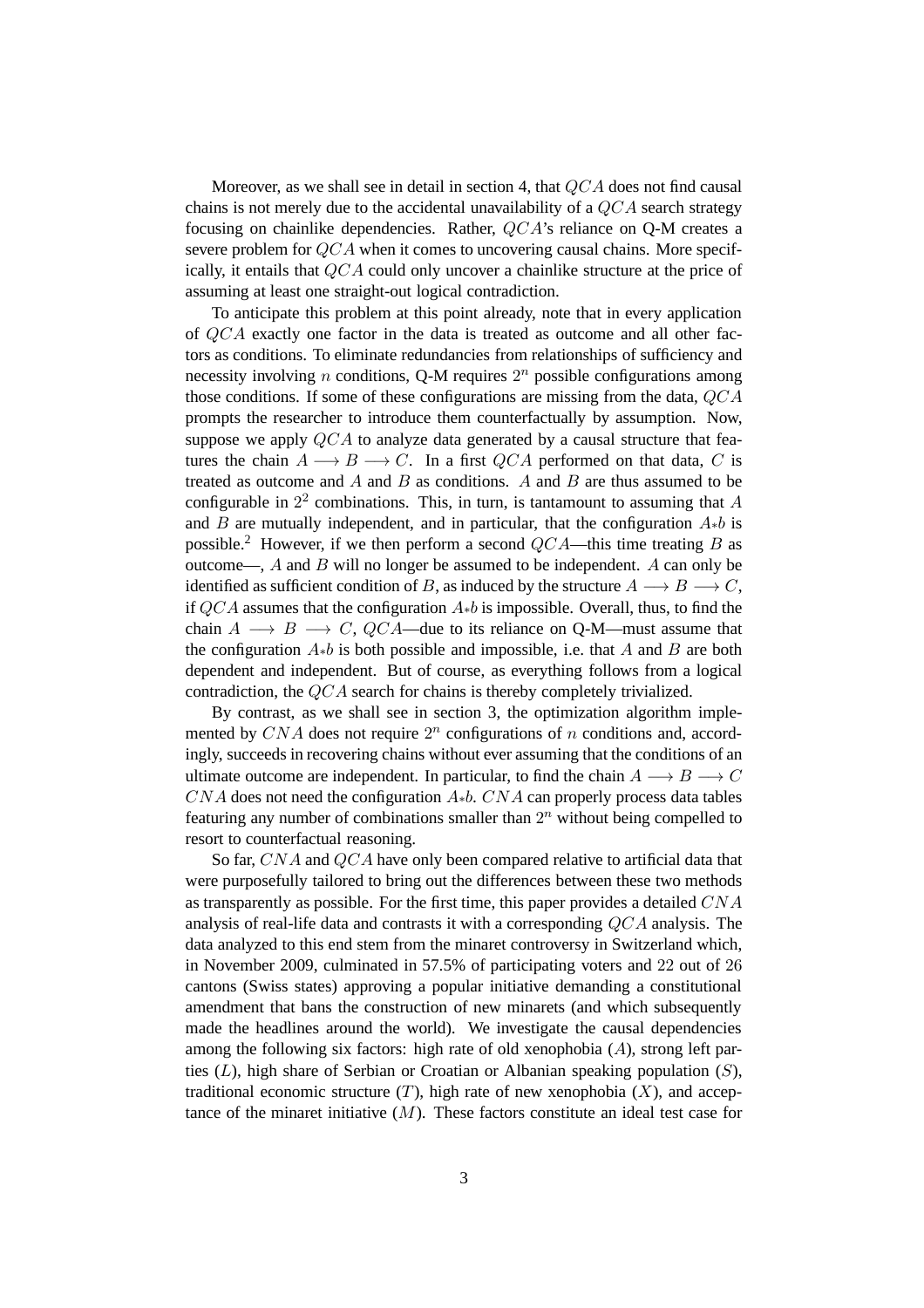a comparison of CNA and QCA analyses of real-life data because theoretical expectations have it not only that the first five factors contributed in one way or another to the sixth, i.e. to the outcome of the vote, but also that the conditions that led to the acceptance of the initiative are not themselves causally independent, i.e that the causal structure underlying the minaret data is of chainlike form.

We shall find that the advantages of  $CNA$  in regard to analyzing data originating from causal chains carry over from idealized to real-life contexts. CNA models our exemplary data in terms of a causal chain which model is only found by QCA at the price of assuming at least one logical contradiction. Plainly though, on pain of trivialization, no methodology of causal analysis must be allowed to base its inferences on contradictory assumptions.

Section 2 presents the subsequently scrutinized factors, theoretical expectations about the causal interplay among them, and the pre-processed data underlying our study. In sections 3 and 4, we then analyze that data on the basis of CNA and QCA, respectively. The paper ends with a discussion of the obtained results.

## 2. THE DATA

We selected the factors for our study of the rather surprising acceptance of the Swiss minaret ban (M) based on explanation attempts published in the press shortly after the ballot of November 29, 2009. The historian Urs Altermatt, for example, surmised that the outcome of the vote was due to age-old reflexes induced by a phobia against nonnatives that is deeply rooted in the Swiss society and has repeatedly led to discriminations of minorities (cf. Furger 2009). We do justice to this *explanation from old reflexes* by incorporating the factor *high rate of old xenophobia* (A), which reproduces the voting behavior of the Swiss cantons in regard to the xenophobic initiatives brought before voters in the 1970s.

The psychiatrist Berthold Rothschild took the minaret vote to be the result of a collective feeling of powerlessness which stems from Switzerland's dependency on the European integration and on international markets (cf. Rothschild 2009). The stronger the feeling of powerlessness, the more the Swiss population is inclined to protect its home against all allegedly dangerous exterior influences. According to this *explanation from powerlessness*, the minaret ban should have gained highest acceptance in predominantly agricultural cantons where the impact of the market opening is felt most intensely. We test this hypothesis by including the factor  $T$ representing *traditional economic structure*.

The publicist and historian Rudolf Walther conjectured that the minaret ban was essentially caused by the supporting campaign mounted by right-wing political parties. That campaign played on resentments against Muslims and the Islam and, in light of the economic crisis and growing unemployment, triggered a sort of 'alpine chauvinism' against the unknown (cf. Walther 2010a; 2010b). According to this *explanation from political campaigning*, xenophobia and collective powerlessness are latent factors that only politically manifest themselves in contexts that systematically activate them. We measured political campaigning via the strength of political parties in corresponding cantons. As the absence of the factor *strong*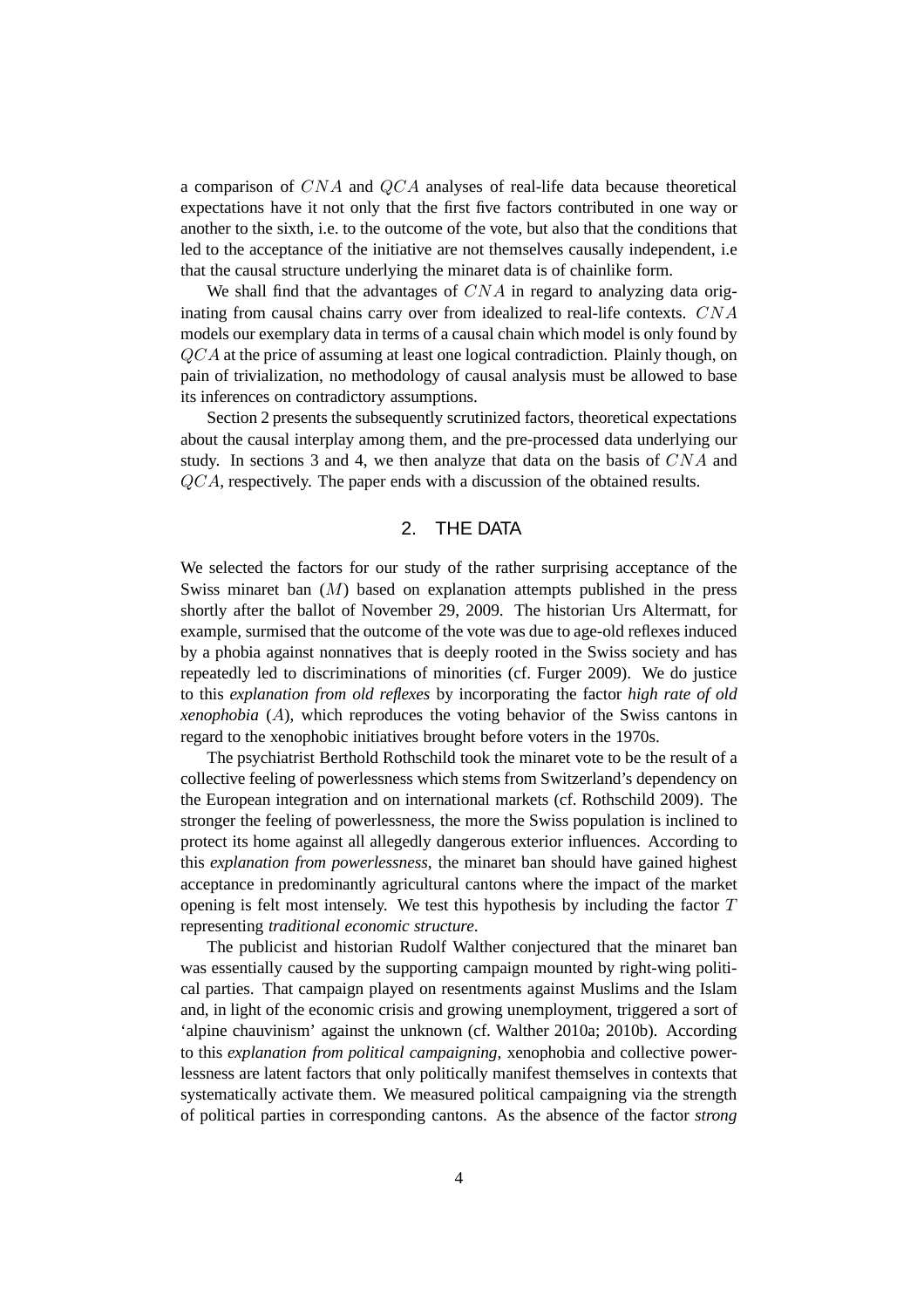*left parties* ( $L$ ) turned out to cover<sup>3</sup> M to a higher degree than the seemingly more directly relevant factor *strong right parties*, we included the former rather than the latter into our study.

According to the writer and filmmaker Leon de Winter, the outcome of the minaret vote was brought about by widespread resentment over the fact that Muslims tend to disregard the local customs in their host countries and over the development of 'Muslim ghettos' with high crime and unemployment rates (cf. de Winter 2009). De Winter claimed that, as political elites and the media ignored these problems for too long, this resentment gave way to a feeling of impotence in large parts of the population, which, in turn, was expressed by voters at the polls in an act of defiance. We account for this *explanation from culture clash* by integrating the factor S representing *high share of people natively speaking Serbian, Croatian, or Albanian* among the foreign population. We gave preference to measuring the degree of culture clash via language rather than via religion or legal status because the Muslim population can be most accurately identified linguistically and because difficulties in communication most directly lead to animosities against foreigners.

Finally, to test whether in addition to old reflexes there might also have been *new reflexes* responsible for the acceptance of the minaret ban, we added the factor X representing *high rate of new xenophobia* which reproduces the voting behavior of Swiss cantons with respect to xenophobic initiatives between 1996 and 2008. We suspect that, if  $X$  in fact turns out to be causally relevant for  $M$ , it is an intermediate factor on a causal chain from  $A, T, L$ , or S to  $M$ .

For a popular initiative to pass in Switzerland both the majority of participating voters and the majority of cantons need to approve. Accordingly, as indicated above, we chose cantons as our measuring units for assigning values to the factors

| $\mathcal{T}_M$  | А        | L              | S              | T              | $\boldsymbol{X}$ | $\overline{M}$ | cantons                    |
|------------------|----------|----------------|----------------|----------------|------------------|----------------|----------------------------|
| c <sub>1</sub>   | 1        | $\theta$       | 1              | 1              | $\mathbf 1$      | 1              | LU, UR, SZ, OW, NW, AR, AI |
| $c_2$            | 1        | 0              | 1              | 0              | 1                | 1              | GL, ZG, SO, SG, AG         |
| $c_3$            | $\theta$ | 1              | $\theta$       | $\overline{0}$ | $\overline{0}$   | $\overline{0}$ | VD, NE, GE                 |
| $c_4$            | $\theta$ | $\overline{0}$ | 1              | 1              | $\mathbf 1$      | 1              | GR, TG                     |
| $c_5$            | 1        | 1              | 1              | $\overline{0}$ | 1                | 1              | <b>ZH</b>                  |
| $c_6$            | 1        | 1              | 1              | 1              | 1                | 1              | BE                         |
| $c_7$            | 1        | 0              | $\theta$       | 1              | $\theta$         | 1              | <b>FR</b>                  |
| $c_{\rm 8}$      | 1        | 1              | $\theta$       | $\overline{0}$ | $\theta$         | $\overline{0}$ | <b>BS</b>                  |
| $\mathfrak{c}_9$ | 1        | 1              | $\theta$       | $\overline{0}$ | 1                | 1              | BL                         |
| $c_{10}$         | $\theta$ | 1              | 1              | 0              | 1                | 1              | <b>SH</b>                  |
| $c_{11}$         | $\theta$ | $\theta$       | $\theta$       | $\theta$       | 1                | 1              | TI                         |
| $c_{12}$         | 0        | $\overline{0}$ | $\overline{0}$ | 1              | $\theta$         | 1              | <b>VS</b>                  |
| $c_{13}$         | 0        | 1              | $\theta$       | 1              | 0                | 1              | JU                         |

*Table 1. Truth-table*  $T_M$  *which resulted from a suitable pre-processing of the raw data in table 2 in the appendix. This truth-table is the basis for the subsequent* CNA *and* QCA *analyses.*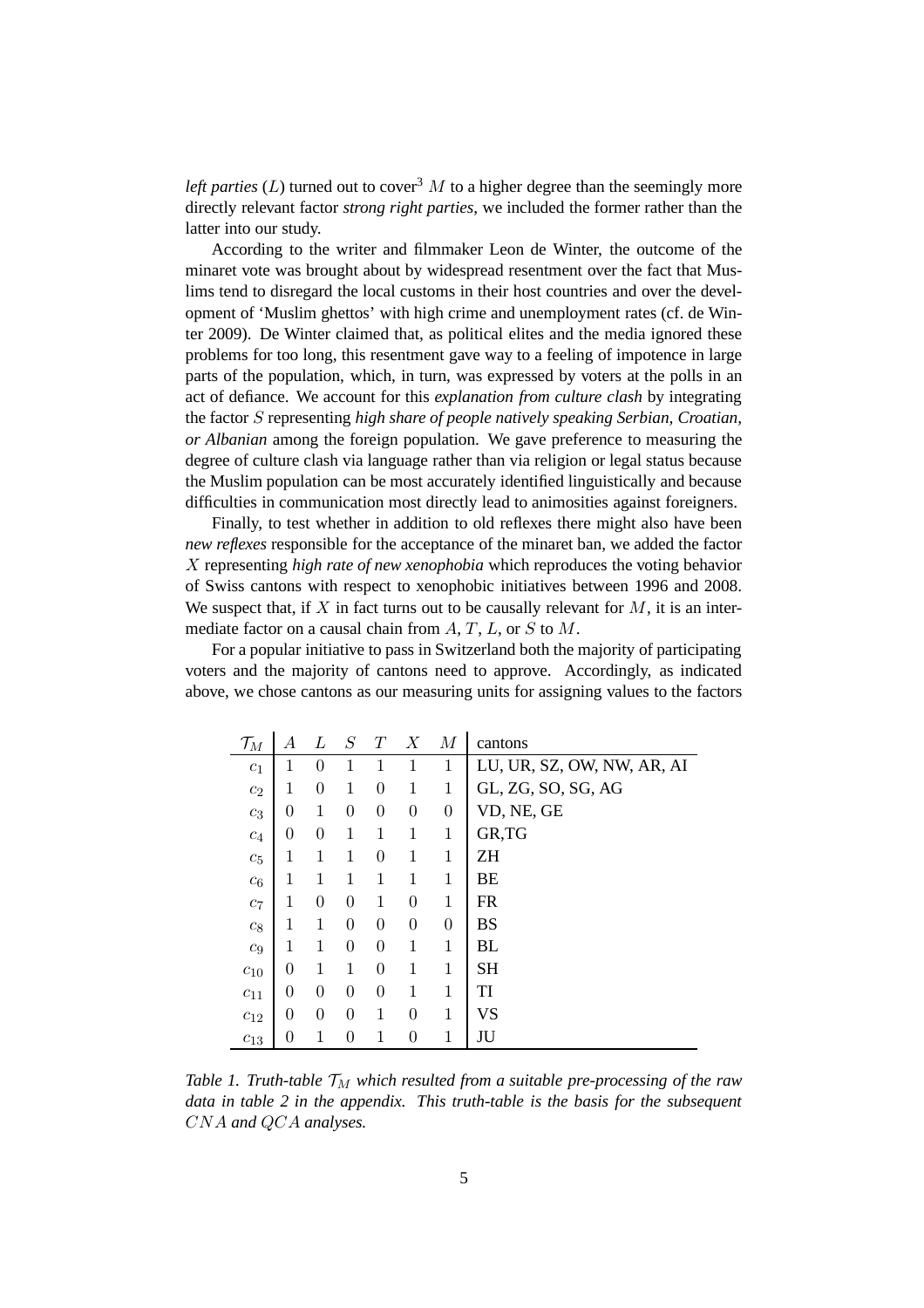in the set  $\{A, L, S, T, X, M\}$ . In the raw data of our study, which can be consulted in the appendix (cf. table 2), all factors, except for  $M$ , are given as continuous variables. As CNA, so far, has only been fully worked out in a crisp-set version (a fuzzy-set version is currently being developed), we subsequently contrast a CNA analysis of the minaret data with a crisp-set  $QCA$  (cs $QCA$ ) analysis thereof.<sup>4</sup> In order to render continuous variables processable by  $CNA$ , their values, in a first step, must be dichotomized. To this end, we used the standards of 'good practice' commonly implemented in csQCA studies (cf. Rihoux and De Meur 2009, 42). Details concerning the chosen thresholds are provided in the appendix. Overall, the pre-processing of our raw data resulted in the truth-table  $\mathcal{T}_M$  given in table 1. While the leftmost column of table 1 numbers the different configurations of our factors, the rightmost column indicates which cantons (named by their ISO 3166- 2 abbreviations) exemplify which configuration. In section 3, we analyze  $\mathcal{T}_M$  by means of CNA and, in section 4, we provide a corresponding QCA analysis.

### 3. THE CNA ANALYSIS

The procedural details of Coincidence Analysis (CNA) have been presented in Baumgartner (2009a; 2009b) and are not going the be repeated here. For brevity, we subsequently confine ourselves to introducing the core notions implemented by CNA as well as to indicating the basic methodological ideas behind the procedure.

Just as QCA, CNA searches for dependencies of minimal sufficiency and minimal necessity among the factors in a truth-table over a set of factors  $\{Z_1, \ldots, Z_i\}$ . While in the QCA context the relevant sufficiency and necessity relations are commonly defined in a set-theoretic terminology, CNA is developed against the background of a truth-functional or logical terminology, but, in the end, these two terminologies are completely equivalent.<sup>5</sup>

In the context of CNA, a conjunction of factors  $Z_1 * Z_2 * ... * Z_h$ ,  $h \ge 1$ , is called a *sufficient condition* of a factor  $Z_i$  in a truth-table  $\mathcal T$  if, and only if,  $\mathcal T$ contains at least one row featuring  $Z_1 * Z_2 * \ldots * Z_h$  in combination with  $Z_i$  and no row featuring  $Z_1 * Z_2 * \ldots * Z_h$  in combination with the absence of  $Z_i$ , *viz*. with  $z_i$ . Moreover,  $Z_1 \times Z_2 \times \ldots \times Z_h$  is a *minimally* sufficient condition of  $Z_i$  in  $\mathcal T$  if, and only if, no proper part of  $Z_1 \times Z_2 \times \ldots \times Z_h$  is itself sufficient for  $Z_i$ , where a proper part of a conjunction is that conjunction reduced by at least one conjunct.

Analogously, a disjunction  $\Phi_1 + \Phi_2 + \ldots + \Phi_h$ ,  $h \ge 1$ , where  $\Phi_1$ ,  $\Phi_2$  etc. are placeholders for conjunctions (or configurations) of factors, is called a *necessary condition* of a factor  $Z_i$  in a truth-table  $\mathcal T$  if, and only if, every row in  $\mathcal T$  featuring  $Z_i$  also features at least one disjunct of  $\Phi_1 + \Phi_2 + \ldots + \Phi_h$ . Furthermore,  $\Phi_1 +$  $\Phi_2 + \ldots + \Phi_h$  is a *minimally* necessary condition of  $Z_i$  if, and only if, no proper part of  $\Phi_1 + \Phi_2 + \ldots + \Phi_h$  is itself necessary for  $Z_i$ , where a proper part of a disjunction is that disjunction reduced by at least one disjunct.

Note that, usually, in the prose around solution formulas in QCA studies only necessary conditions that consist of single factors are explicitly labeled "necessary conditions".<sup>6</sup> In fact, however, every  $QCA$  solution formula that identifies complex sufficient conditions for the absence of an outcome is tantamount to a solution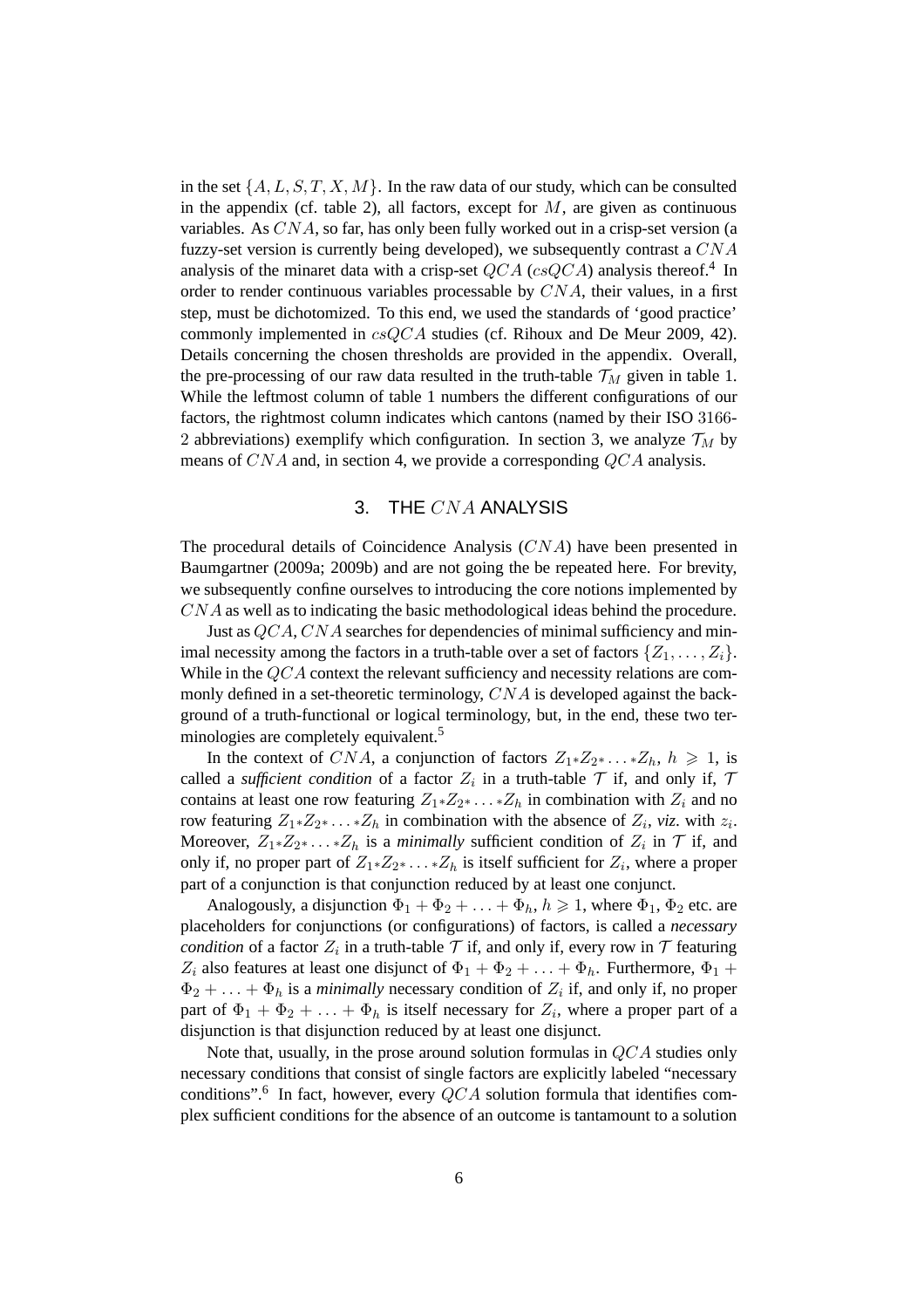formula that identifies a complex necessary condition for the presence of the outcome (by contraposition), and vice versa. For instance, a formula that identifies  $A*C$  and d as two alternative sufficient conditions for b is logically equivalent to a formula that identifies  $a * D + c * D$  as necessary condition for B. Disjunctive necessary conditions can be interpreted as imposing restrictions on the space of alternative causes of an outcome. For example, that  $a * D + c * D$  is necessary for B means that there are exactly two causal paths leading to B, one involving  $a * D$ and another one involving  $c * D$ . More concretely, suppose we analyze the causes of a law being passed (B) in a particular country  $\omega$ . It might turn out that there are exactly two alternative paths leading to  $B$ : either the corresponding law does not conflict with human rights (a) and is passed by the parliament of  $\omega$  (D) or the law does not conflict with  $\omega$ 's constitution (c) and is passed by the parliament. Constellations of this sort are absolutely commonplace.

Thus, necessary conditions normally are just as complex as sufficient conditions, and CNA simply makes all necessary conditions transparent, independently of their complexity. Subject to the regularity theoretic notion of causation underlying both CNA and QCA, a Boolean solution formula  $\varphi$  for an outcome  $Z_i$  can be causally interpreted if, and only if,  $\varphi$  amounts to a minimally necessary disjunction of minimally sufficient conditions of  $Z_i$  (cf. Mackie 1974; Baumgartner 2008).

As anticipated in the introduction, CNA does not presuppose that one particular factor in an analyzed truth-table  $T$  can be identified as the outcome of the underlying causal structure prior to applying  $CNA$ . In principle,  $CNA$  is designed to recover all relationships of sufficiency and necessity among the factors in  $\mathcal T$  and to rigorously minimize these relationships. In sociological practice, however, it is commonly known from the outset which factors are exogenous and which endogenous. What is more, often enough theoretical knowledge is available to order the factors in  $\mathcal T$  causally, where a *causal ordering* is a relation  $Z_i <_{\mathcal T} Z_j$  entailing that, in light of prior theoretical knowledge,  $Z_i$  cannot be a cause of  $Z_i$  (e.g. because  $Z_i$ is instantiated temporally before  $Z_i$ ). That is, an ordering excludes certain causal dependencies but does not stipulate any. Accordingly, in addition to a truth-table  $\mathcal{T}$ , CNA may be given a subset W of endogenous factors (i.e. possible effects) in  $\mathcal T$  and an ordering  $\lt_{\mathcal T}$  over the factors in  $\mathcal T$  as input. Minimally sufficient and necessary conditions are then calculated for the members of W in accordance with  $\lt_{\tau}$  only.

The algorithmic core of  $CNA$  consists of two parts. In the first part, sufficient conditions of all  $Z_i \in W$  are identified in an input table  $T$ . Moreover, all sufficient conditions  $Z_1 * Z_2 * \ldots * Z_h$  of  $Z_i$  are minimized by systematically eliminating conjuncts from  $Z_1 * Z_2 * \ldots * Z_h$  and testing whether the resulting conjunctions (e.g.  $Z_2 * Z_3 * \ldots * Z_h$  or  $Z_1 * Z_3 * \ldots * Z_h$  etc.) are still sufficient for  $Z_i$ in T. In the second part, necessary conditions of all  $Z_i \in W$  are built by disjunctively concatenating the minimally sufficient conditions of  $Z_i$  identified in the first part:  $Z_i \rightarrow \Phi_1 + \Phi_2 + \ldots + \Phi_h$ . Likewise, the necessary conditions  $\Phi_1 + \Phi_2 + \ldots + \Phi_h$  of  $Z_i$  are minimized by systematically eliminating disjuncts from  $\Phi_1 + \Phi_2 + \ldots + \Phi_h$  and testing whether the resulting disjunctions (e.g.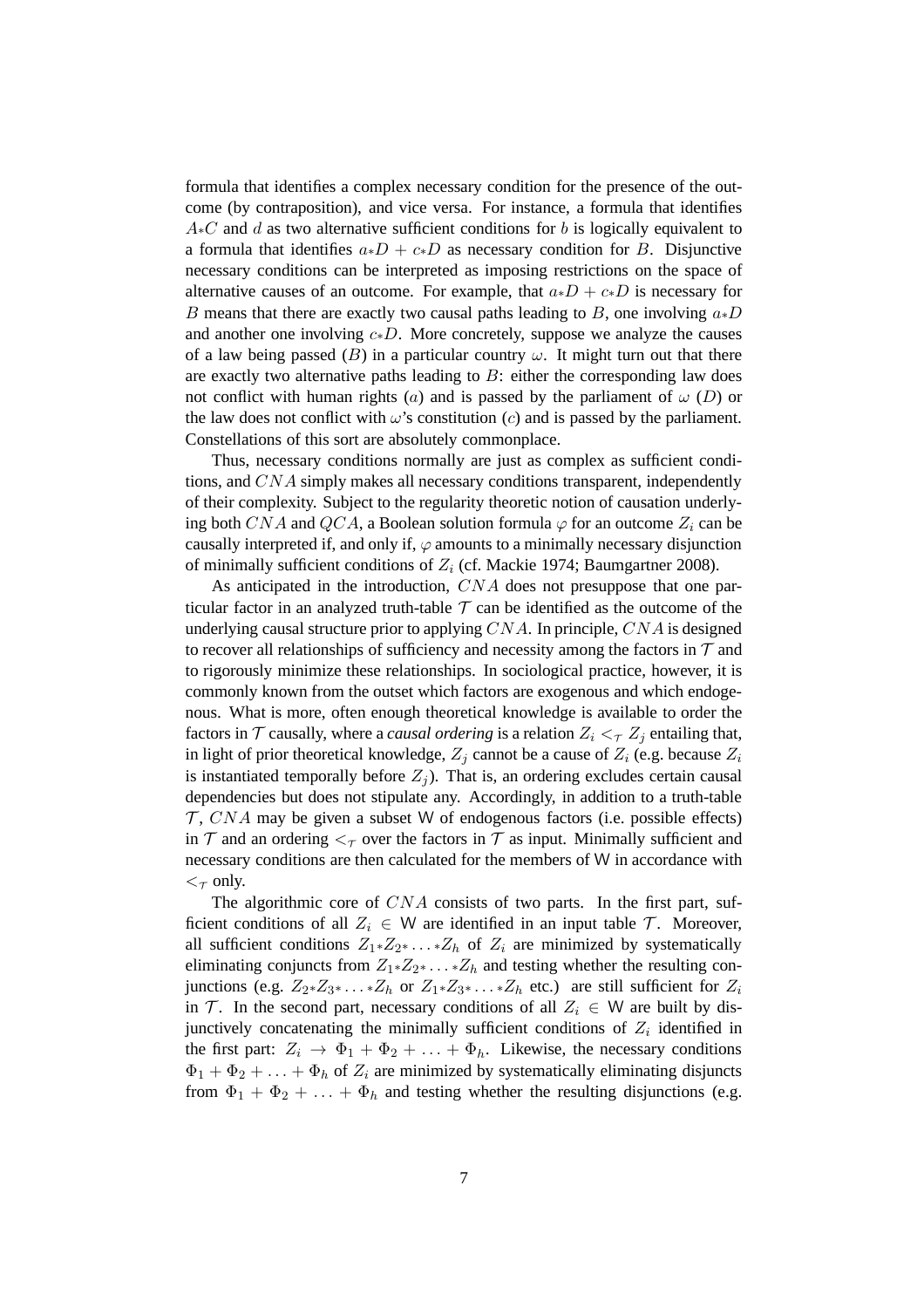$\Phi_2 + \Phi_3 + \ldots + \Phi_h$  or  $\Phi_1 + \Phi_3 + \ldots + \Phi_h$  etc.) are still necessary for  $Z_i$  in  $\mathcal{T}.^7$ 

In the optimal case, the two core algorithmic phases of  $CNA$  yield exactly one minimally necessary disjunction of minimally sufficient conditions for each  $Z_i \in$ W, which—if W has more than one element—are then conjunctively concatenated to  $CNA$  solution formulas. As in case of  $QCA$ , however, minimizations may give rise to ambiguities, to the effect that CNA outputs multiple solutions formulas for one truth-table  $\mathcal T$ . Multiple solutions formulas represent multiple causal structures that are compatible with the data recorded in  $\mathcal{T}$ , i.e. that account for (or fit) the data equally well.

Furthermore, as the data processed by  $CNA$  and  $QCA$  tends to be noisy, that is, confounded by uncontrolled (unmeasured) causes of analyzed outcomes, it may happen that no configuration of factors is strictly sufficient or necessary for a given  $Z_i \in W$ . To still extract some causal information from such data, Ragin (2006) has introduced so-called *consistency* and *coverage* measures (cf. also Braumoeller and Goertz 2000; Goertz 2003). *Consistency* reproduces the degree to which the behavior of a given outcome obeys a corresponding sufficiency or necessity relationship (or a whole solution formula), whereas *coverage* reproduces the degree to which a sufficiency or necessity relationship (or a whole solution formula) accounts for the behavior of the corresponding outcome. More explicitly, the consistency of a sufficiency relation  $Y \to Z$  is defined as the ratio of the number of  $Y \times Z$ -cases to the number of Y-cases in the analyzed data.<sup>8</sup> The coverage of  $Y \rightarrow Z$  is defined as the ratio of the number of  $Y \times Z$ -cases to the number of  $Z$ -cases. Often, this notion of coverage is more specifically called *raw coverage*, in order to distinguish it from so-called *unique coverage* which measures the degree to which one particular conjunction of factors uniquely covers a corresponding outcome (cf. Ragin 2008, 63-68). That is, the unique coverage of  $Y \rightarrow Z$  is the ratio of the number of  $Y \times Z$ cases that, apart from  $Y$ , do not feature any other sufficient conditions of  $Z$  to the number of Z-cases. (For convenience, by *coverage* we subsequently always refer to raw coverage.) Moreover, as Y is sufficient for Z if, and only if, Z is necessary for  $Y$ , consistency and coverage are defined reciprocally for necessity relationships: the consistency of a necessity relation is equal to the coverage of the corresponding sufficiency relation, and vice versa for coverage. Where needed, we shall subsequently speak of *suf-consistency/coverage* and *nec-consistency/coverage* to keep these notions apart. Against this conceptual background, Ragin (2006) shows that by lowering the thresholds for consistency and coverage below maximum values, solution formulas are rendered amenable to a causal interpretation even if they do not exhibit strictly sufficient or necessary conditions for a corresponding outcome (cf. also Ragin 2008, ch. 3).

These techniques for handling noise in configurational data, which are meanwhile well established in the framework of  $QCA$ , are directly transferrable to  $CNA$ . By lowering the suf-consistency threshold to a non-maximal value k,  $CNA$ is authorized to treat a configuration  $\Phi$  as sufficient for a factor Z, even if only a ratio of k among all  $\Phi$ -cases also feature Z. Similarly, by lowering the suf-coverage threshold (which is tantamount to lowering the nec-consistency threshold), CNA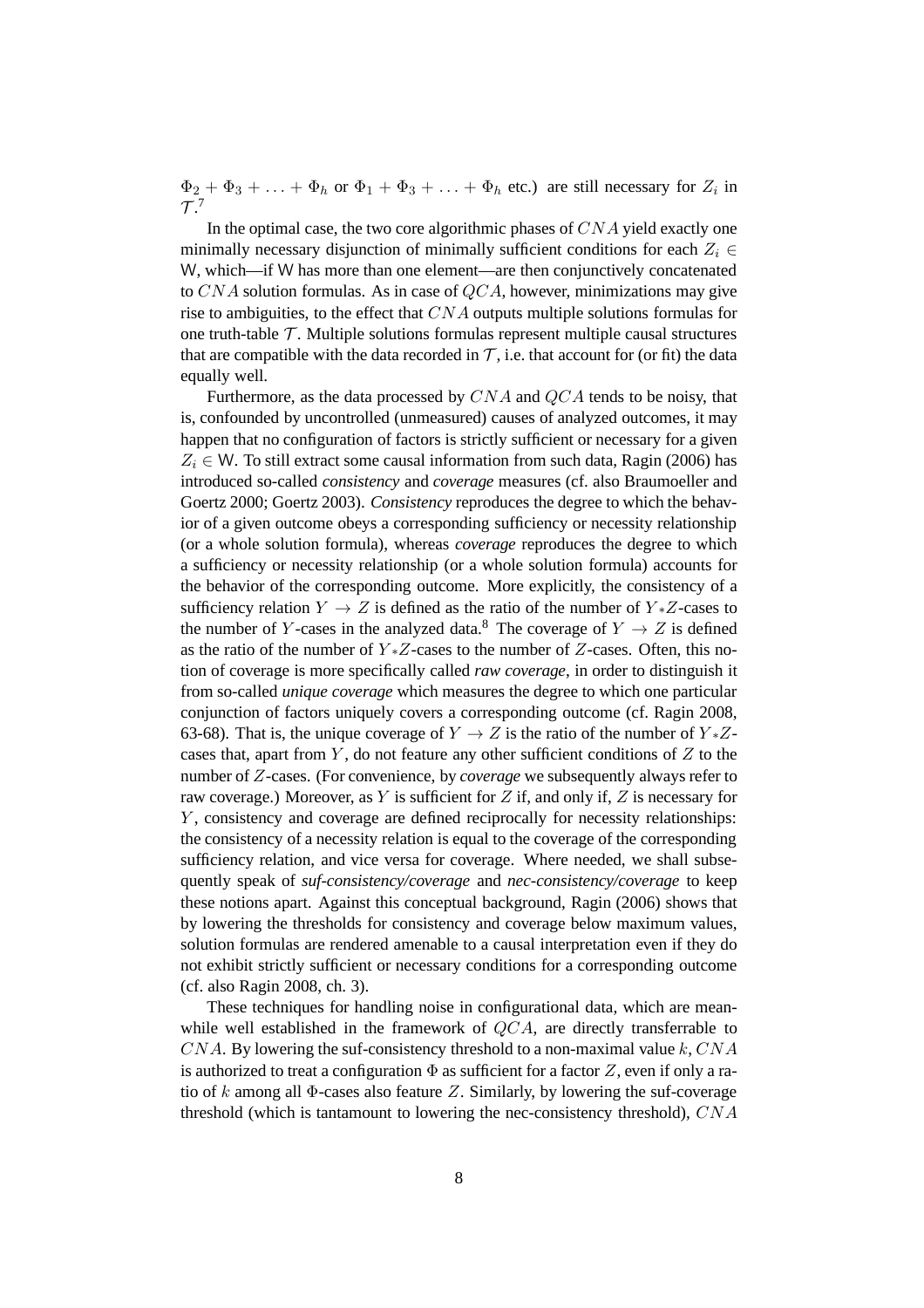can treat  $\Phi$  as necessary for Z, even if only a ratio of k among all Z-cases also feature Φ. To illustrate, suppose the disjunction  $\Phi_1 + \Phi_2$  is present in 80% of all  $Z_1$ -cases in a given set of configurational data. Hence,  $\Phi_1 + \Phi_2$  is not strictly necessary for  $Z_1$ , i.e. there are  $Z_1$ -cases not accounted for by  $\Phi_1 + \Phi_2$ . If the suf-coverage threshold for  $\Phi_1 + \Phi_2 \rightarrow Z_1$  (or equivalently, the nec-consistency threshold for  $Z_1 \rightarrow \Phi_1 + \Phi_2$ ) is now lowered to 0.8, CNA nonetheless treats  $\Phi_1 + \Phi_2$  as necessary for  $Z_1$ . To test whether  $\Phi_1 + \Phi_2$  is moreover minimally necessary for  $Z_1$ , CNA then proceeds to eliminating disjuncts from  $\Phi_1 + \Phi_2$  and checking whether the remaining disjunct still accounts for  $80\%$  of the  $Z_1$ -cases.  $\Phi_1 + \Phi_2$  is minimally necessary for  $Z_1$  if, and only if, neither  $\Phi_1$  nor  $\Phi_2$  alone have the same suf-coverage as  $\Phi_1 + \Phi_2$ .

Lowering consistency and coverage thresholds in light of noisy data must be done with great caution. In the  $QCA$  literature, usually, only lowest bounds are provided for suf-consistency thresholds. For instance, Schneider and Wagemann (2010) recommend a lowest bound of 0.75 for suf-consistency. We contend, however, that there are good reasons to impose lowest bounds at least for suf-coverage of whole solution formulas as well. The suf-coverage of a solution formula being low means that it only accounts for few instances of an outcome. Or differently, in many cases where the outcome is given, there are causes at work that are not contained in the set of measured factors. However, unmeasured causes are likely to confound the data. The existence of potential confounders casts doubts on the causal interpretability of all other dependencies subsisting in the data, even on dependencies of perfectly consistent sufficiency. For uncontrolled causes might be covertly responsible for some of the dependencies manifest in the data. That is, the more likely it is that our data is confounded by uncontrolled causes, the less reliable a causal interpretation of resulting solution formulas becomes. In our view, suf-coverage of solution formulas should be used as a measure for the likelihood of confounding. The higher the coverage, the less likely it becomes that we are facing data confounding, the more reliable a causal interpretation of resulting solution formulas. We hence submit the same lowest bound for suf-coverage of solution formulas as usually imposed on suf-consistency: 0.75.

Now we are in a position to apply CNA to the truth-table  $\mathcal{T}_M$  (cf. table 1). As A (high rate of old xenophobia) reproduces voting behavior from the 1970s while the other factors in  $\mathcal{T}_M$  are anchored in later periods of time, none of the latter can be causes of A. Moreover, prior theoretical knowledge determines that the causes of a strong traditional economic sector  $(T)$  are not among the factors assembled in  $\mathcal{T}_M$ . That is, A and T are exogenous in  $\mathcal{T}_M$ . The set of endogenous factors in  $\mathcal{T}_M$  hence is this:  $\mathcal{W}_{\mathcal{T}_M} = \{L, S, X, M\}$ . In addition, based on considerations of temporal ordering it can be excluded that  $M$  (acceptance of minaret initiative) is a cause of  $L$  (strong left parties),  $S$  (high share of people natively speaking Serbian, Croatian, or Albanian), and X (high rate of new xenophobia); similarly, X can be excluded as cause of  $L$  and  $S$ . In sum, we can impose the following causal ordering on the factors in  $\mathcal{T}_M$ :

$$
A,T \prec_{\tau_M} L, S \prec_{\tau_M} X \prec_{\tau_M} M.
$$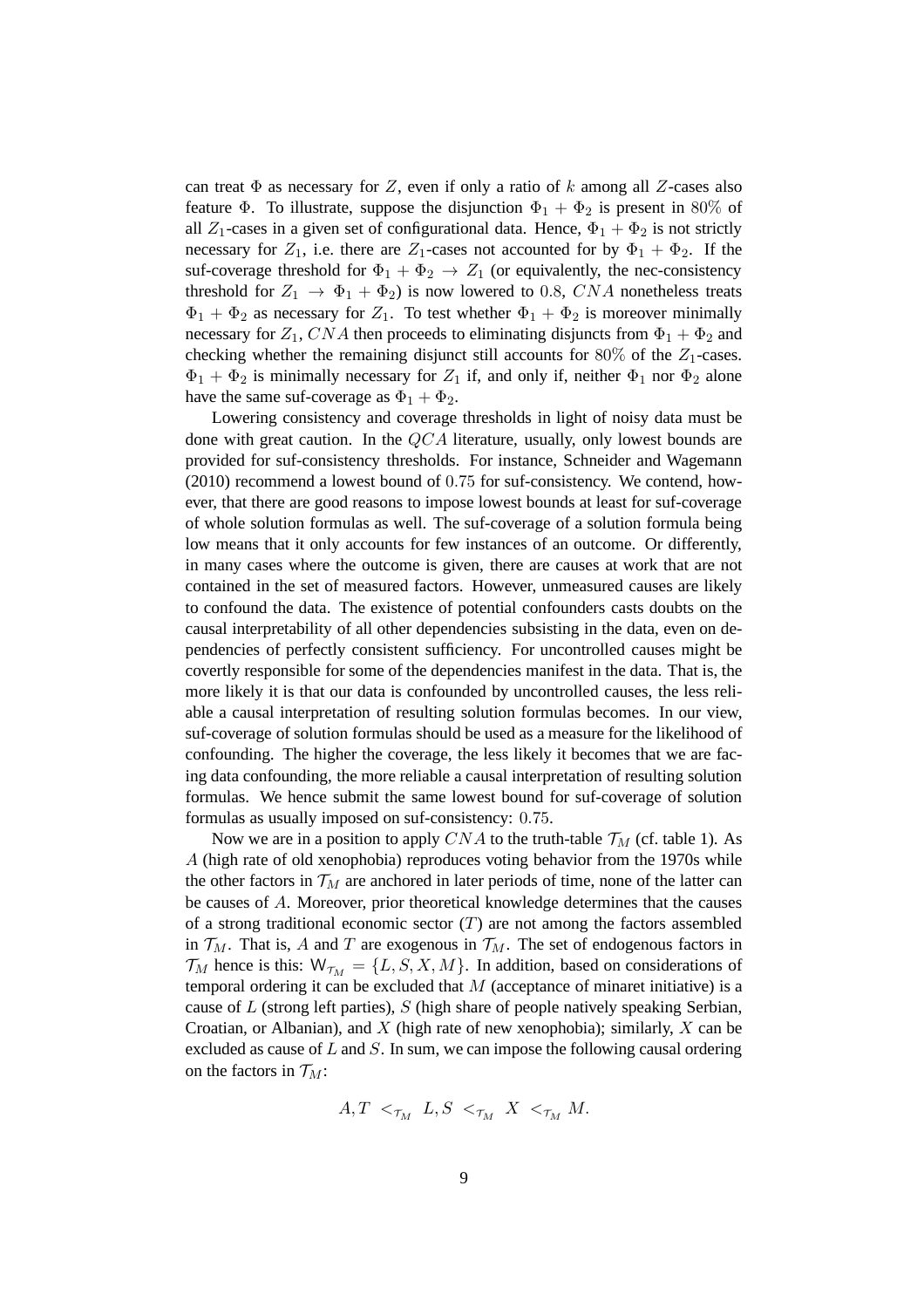Thus, we only employ  $CNA$  to search for minimally sufficient and necessary conditions of the factors in  $W_{\tau_M}$  in accordance with  $\langle \tau_M$ . For brevity, we subsequently confine ourselves to analyzing the causal structures behind the positive factors in  $\mathcal{T}_M$ . Also, we are going to illustrate the operation of CNA by means of a few exemplary calculation steps only (for more detailed illustrations of CNA cf. Baumgartner 2009a; forthcoming). First, let us implement CNA to find sufficient conditions of L among its candidate causes in  $\mathcal{T}_M$ . A sufficient condition of L is a condition that is co-instantiated (or combined) with L but not with l in  $\mathcal{T}_M$ . In virtue of  $\lt_{\mathcal{T}_M}$ , the candidate causes of L in  $\mathcal{T}_M$  are A, S, and T. The first row of  $\mathcal{T}_M$  that contains an instance of L is row  $c_3$ . In that row, L's candidate causes are configured as follows: a∗s∗t. Is that configuration a sufficient condition of L? That is not the case because  $\mathcal{T}_M$  also contains a row in which  $a***t$  is combined with l, *viz.* row  $c_{11}$ .<sup>9</sup> The first row of  $\mathcal{T}_M$  that actually features a sufficient condition of L is c<sub>8</sub>. Here, L is combined with  $A<sub>*s</sub>*t$  and no other row of  $\mathcal{T}_M$  contains  $A<sub>*s</sub>*t$  in combination with l. Row  $c_{10}$  comprises another sufficient condition of L:  $a*S*t$ . These are the only two sufficient conditions of L in  $\mathcal{T}_M$ .

Next, CNA minimizes the sufficient conditions diagnosed in the previous step by systematically eliminating conjuncts and testing whether the remaining conjunctions are still sufficient for corresponding outcomes. If  $A$ <sub>\*</sub>s<sub>\*</sub>t is reduced by A, we are left with s∗t. That s∗t is not sufficient for L is exhibited in row  $c_{11}$  which features s∗t in combination with l. Therefore, A cannot be eliminated from A∗s∗t without loss of sufficiency. Eliminating s leaves us with  $A*t$ , which again is no longer sufficient for L, for in  $c_2$  A∗t is combined with l. Finally, eliminating t from A∗s∗t yields A∗s which is no longer sufficient for L either, for A∗s is combined with l in row  $c_7$ . Overall, as no element of  $A**t$  can be eliminated without loss of sufficiency,  $A$ <sub>\*</sub>s∗t is diagnosed to be minimally sufficient for L by CNA. The same holds for  $a*S*t$ : every elimination of an element from that sufficient condition of L induces a loss of sufficiency; hence,  $a*S*t$  is minimally sufficient for L. By contrast, compare this to the sufficient condition  $A * l * S * t$  of X given in row  $c_2$ . If we eliminate A from this condition, we are left with  $l_*S_*t$ , which is not combined with x in any row of  $\mathcal{T}_M$ . That means l∗S∗t is itself sufficient for X, i.e. A is redundant. Moreover, removing S from  $l*S*t$  leaves us with  $l*t$ , which also is not combined with x in  $\mathcal{T}_M$ . Thus, l<sub>\*</sub>t is itself sufficient and, in fact, minimally sufficient for X.

In the same vein, CNA identifies minimally sufficient conditions for the other factors in  $W_{\mathcal{T}_M}$  according to  $\lt_{\mathcal{T}_M}$ . Overall, the first part of a CNA-analysis of  $\mathcal{T}_M$ yields the following minimally sufficient conditions of the members of  $W_{\tau_M}$ :

*minimally sufficient conditions:*

L :  $A**st$  ,  $a*S*t$  $S$ :  $A*l*t$ ,  $A*L*T$  $X: A * L * T$ ,  $l * t$ ,  $S$  $M: \quad l \ , \quad S \ , \quad T \ , \quad X$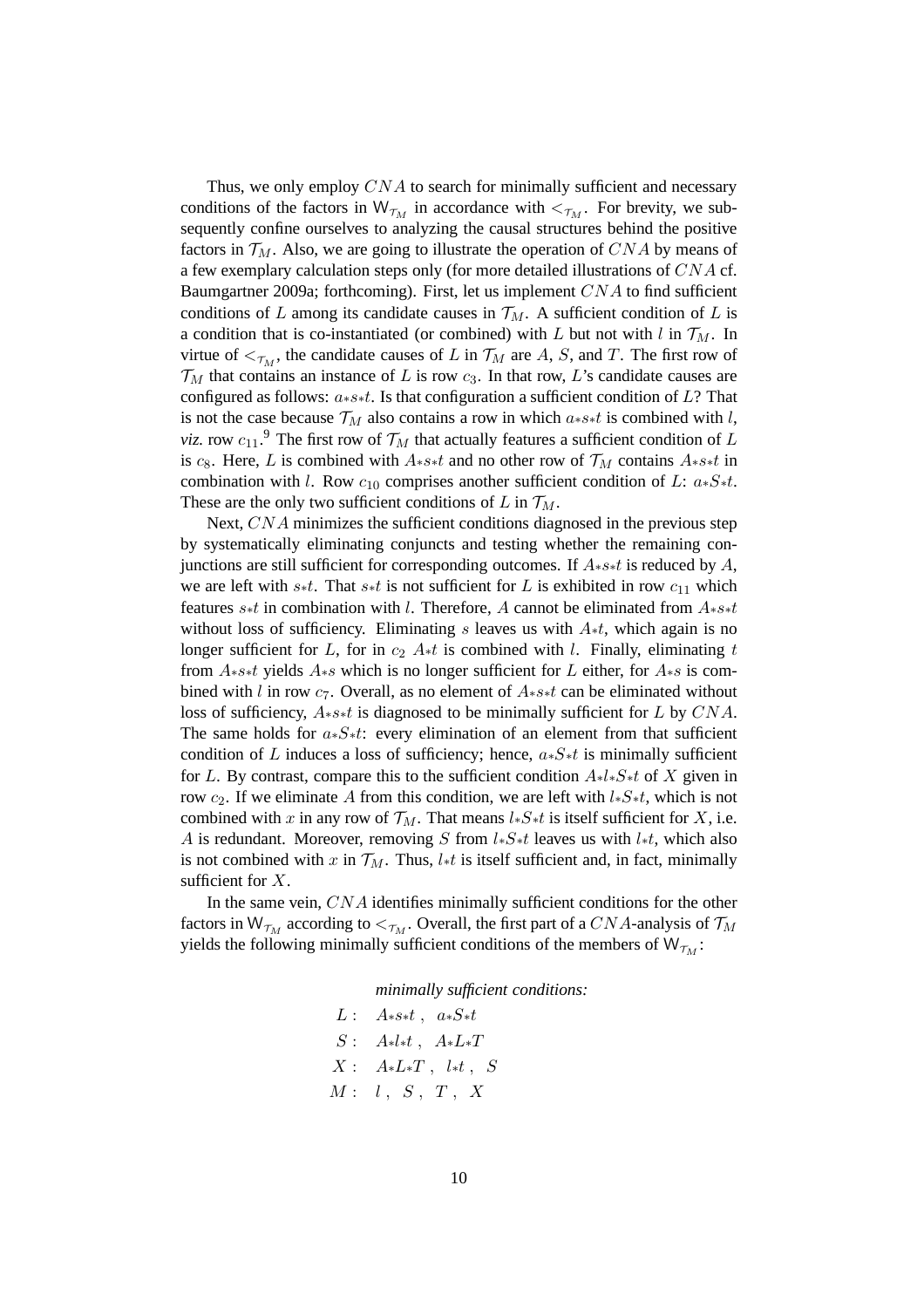CNA now proceeds to building necessary conditions for the elements of  $W_{\tau_M}$ by disjunctively concatenating their minimally sufficient conditions. In case of our truth-table  $\mathcal{T}_M$ , it turns out that  $l + S + T + X$  is in fact a perfectly consistent necessary condition for  $M$ , for it holds that whenever  $M$  is given, so is at least one of the disjuncts in  $l + S + T + X$ . By contrast, neither  $A_{*}s_{*}t + a_{*}S_{*}t$  is consistently necessary for L, nor  $A*l*t + A*L*T$  for S, nor  $A*L*T + l*t + S$ for X. That means there exist factors that are causally relevant for the elements of  $W_{\tau_M}$  which we do not control (measure) in our study. Put differently, our data does not allow for (suf-)covering all the instances of  $L$ ,  $S$ , and  $X$ . The following list exhibits the degrees to which the minimally sufficient conditions identified above cover the elements of  $W_{\mathcal{T}_M}$  in  $\mathcal{T}_M$ .

$$
A**s*t + a*S*t \to L \t(Cov: 3/9 = 0.333)
$$
 (1)

$$
A * l * t + A * L * T \to S \t(Cov : 6/17 = 0.353)
$$
 (2)

$$
A * L * T + l * t + S \to X \quad (Cov : 18/19 = 0.947)
$$
 (3)

$$
l + S + T + X \to M \quad (Cov : 22/22 = 1)
$$
 (4)

It is evident from this list that our data provides no basis whatsoever for covering  $L$  and  $S$  to an informative degree. There are simply too many causes of both  $L$  and  $S$  that we do not control in our study, which means that the likelihood that the data in table  $\mathcal{T}_M$  is confounded with respect to L and S is very high. Plainly, this finding is not surprising, for, after all, we did not select our factors with either L or S as ultimate outcomes in mind. As a consequence, we abstain from causally interpreting both (1) and (2) and, henceforth, treat  $L$  and  $S$  as exogenous relative to  $\mathcal{T}_M$ .<sup>10</sup> The case of X is different. The minimally sufficient conditions of X we identified above account for 18 of 19 cases featuring  $X$ . By all standards of Boolean causal modeling the resulting suf-coverage of 0.947 is perfectly acceptable.

This leaves us with X and M as endogenous factors. Correspondingly, (3) and (4) are the two disjunctions of minimally sufficient conditions we pass on to the second phase of our CNA analysis. As we have seen above,  $l + S + T + X$  is a perfectly consistent necessary condition for  $M$ . By lowering the suf-coverage (or equivalently, the nec-consistency) for  $X$  to 0.947 we allow  $CNA$  to also treat  $A * L * T + l * t + S$  as necessary condition for X. Next, CNA systematically eliminates disjuncts from these two conditions and tests whether the suf-coverage (or nec-consistency) of the remaining disjunctions is thereby affected. If, and only if, such eliminations of disjuncts do not lower the suf-coverage (nec-consistency) of the remaining disjunctions, the eliminated disjuncts are redundant and, hence, not part of a minimally necessary condition of the corresponding outcome. The following list comprises all possible ways of reducing (3) by one disjunct and indicates resulting suf-coverages.

$$
l * t + S \to X \quad (Cov : 18/19 = 0.947) \tag{5}
$$

$$
A * L * T + S \to X \quad (Cov : 17/19 = 0.895)
$$
 (6)

$$
A * L * T + l * t \to X \quad (Cov : 7/19 = 0.368)
$$
 (7)

As can easily be seen from expression (5), eliminating  $A * L * T$  from (3) does not negatively affect the resulting suf-coverage. That is,  $l * t + S$  covers the in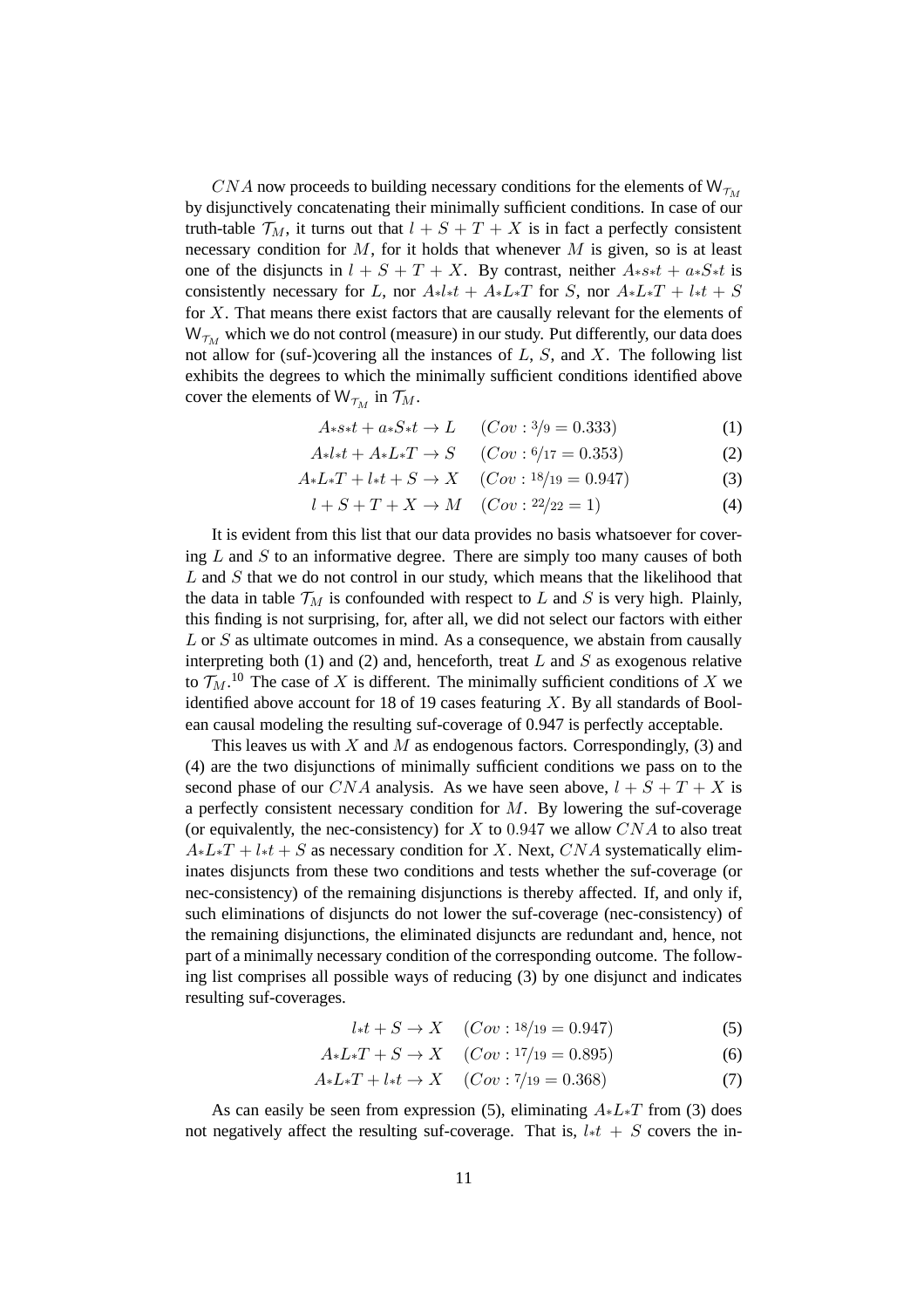stances of X just as well as  $A * L * T + l * t + S$ . In other words,  $A * L * T$  makes no difference to X over and above  $l * t + S$  and is thus redundant. As causes are defined as difference-makers for their effects (cf. Mackie 1974),  $A * L * T$  is thereby shown not to be a cause of  $X$ . By contrast, eliminating any of the other disjuncts from (3) results in suf-coverage drops. That shows that both  $l * t$  and S are needed to account for a maximal amount of the cases featuring X in  $\mathcal{T}_M$ , or differently, that neither l∗t nor S is redundant in (3). Both l∗t and S are difference-makers for X. While eliminating  $l$ <sup>\*</sup>t only mildly lowers the suf-coverage, eliminating S results in a total suf-coverage collapse. The reason for this is that  $S$  has by far the highest unique coverage of all disjuncts of  $(3)$ : the unique coverage of S is 0.579, while the unique coverage of  $l * t$  is 0.053 and the unique coverage of  $A * L * T$  is 0. That is, S is by far the most important condition for X, whereas  $A * L * T$ , which never uniquely covers  $X$ , makes no difference to  $X$ . Since every further elimination of disjuncts from (5) negatively affects suf-coverage values,  $CNA$  concludes that (5) features a minimally necessary disjunction of minimally sufficient conditions of X.

Next, the same redundancy testing is repeated for (4). Here is a corresponding list with possible reductions of (4):

$$
T + X \to M \quad (Cov : 22/22 = 1)
$$
 (8)

$$
l + S + X \to M \quad (Cov : 21/22 = 0.955)
$$
 (9)

$$
l + S + T \to M \quad (Cov : 21/22 = 0.955)
$$
 (10)

$$
T \to M \quad (Cov : 13/22 = 0.591) \tag{11}
$$

$$
X \to M \quad (Cov: 19/22 = 0.864)
$$
 (12)

(8) reveals that removing l and S from (4) does not lower the suf-coverage for M at all. Hence, both l and S make no difference to M over and above  $T + X$ . As we shall see below,  $l$  and  $S$  only have an indirect influence on  $M$ , one that is mediated via X. Expressions (9) and (10) exhibit that eliminating either  $T$  or  $X$  from (4) yields suf-coverage drops. Finally, (11) and (12) show that eliminating further factors from (8) comes with decreased suf-coverage values as well. Overall, it follows that of all the disjuncts of  $(4)$  only T and X are difference-makers for M. CNA hence eliminates both l and S from (4) and issues  $T + X$  as minimally necessary disjunction of minimally sufficient conditions of M, as expressed in (8).

Finally, CNA conjunctively concatenates the minimally necessary disjunctions of minimally sufficient conditions of the endogenous factors and issues the resulting conjunction(s) as solution formula(s). In the case of our study of the Swiss minaret vote, CNA outputs exactly one solution formula, *viz*. the conjunction of (5) and (8):

$$
(l * t + S \to X) * (T + X \to M)
$$
\n(13)

The overall suf-coverage of (13) amounts to the lowest suf-coverage value of its conjuncts, which is 0.947 of (5). Furthermore, (13) has maximal suf-consistency, i.e. 1, for all of its disjuncts amount to minimally sufficient conditions in the strict (logical) sense. $11$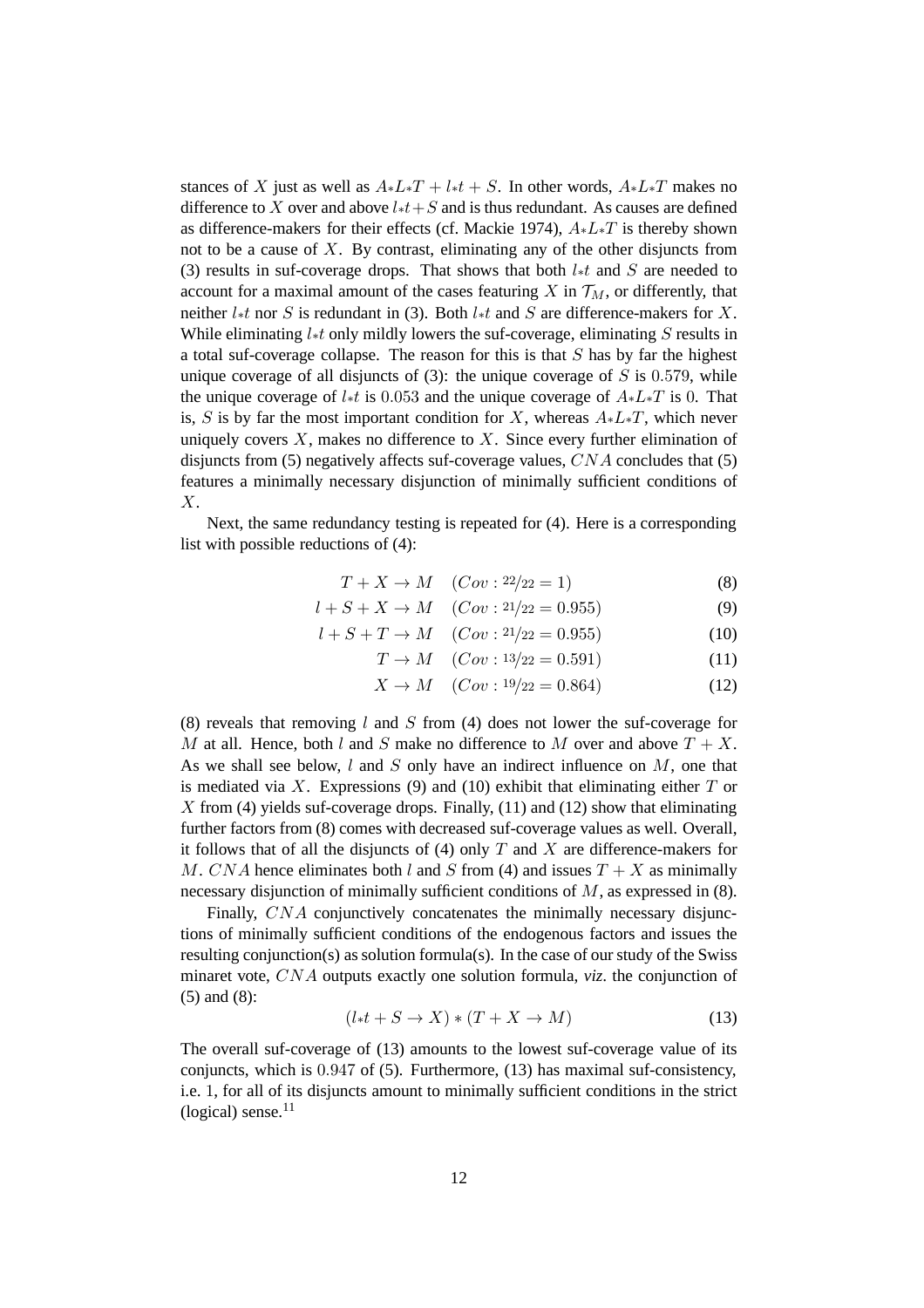Hence, relative to the configurational data in truth-table  $\mathcal{T}_M$ , CNA infers that the minaret ban was accepted in cantons that had already endorsed other recent xenophobic initiatives  $(X \to M)$  or that feature a traditional economic structure  $(T \to M)$ . In addition, l<sup>\*t</sup> and S have an indirect influence on M that is mediated via  $X$ . High rates of new xenophobia tend to be given in contexts that feature weak left parties without a traditional economic structure ( $l * t \to X$ ) or a high share of people natively speaking Serbian, Croatian, or Albanian  $(S \to X)$ .

This result supports the initial hypothesis that, if  $X$  has an influence on  $M$ , it figures as an intermediate link on a causal chain from the exogenous factors to M. Likewise, a number of the explanatory conjectures sketched in section 2 receive confirmation. For instance, the causal relevance of  $S$  for  $X$  and, via  $X$ , for  $M$  exhibited in (13) confirms the explanation from culture clash. Similarly, as left-wing parties tend to be weak in those cantons whose political discourse is dominated by right-wing parties, the relevance of  $l$  for  $X$  and by mediation of  $X$  for  $M$  confirms the explanation from political campaigning. (13) also validates the explanation from powerlessness:  $T$  has a direct effect on  $M$ . By contrast, the explanation from old reflexes is not confirmed by our study: the factor  $A$  makes no difference to either X or M and, therefore, drops out as redundant. This result is surprising, as it conflicts with the presumption that the current xenophobic movement carries on the heritage of its predecessors from the 1960s and 70s. Yet according to our analysis, new xenophobia is not directly tied to old xenophobia.

A possible explanation for the absence of a causal path from old to new xenophobia might be that Switzerland has undergone at least two different phases of immigration each of which affected different contexts. In a first phase after the Second World War, the expanding industrial sector was in dire need of workforce which then immigrated mainly from southern European countries such as Italy, Spain, and Portugal. The opposition against this immigration principally came from two xenophobic movements: the *Nationale Aktion für Volk und Heimat* and the *Republicans*, both of which had their roots in urban and industrialized cantons. By the mid 1990s, the native population in these regions might have adapted to the presence of foreigners from southern Europe, who were fairly well integrated into the Swiss society. In consequence, these social and economic contexts were less susceptible to the xenophobic mobilization against the second phase of immigration that began in the aftermath of the economic crisis in the 1970s (cf. Skenderovic and D'Amato 2008). In the 1980s and 90s, people immigrated mainly from the successor states of Yugoslavia and from Turkey. For the most part, they were employed in the agricultural, the tourism, and in the service sector. Furthermore, the refugees that came to Switzerland in the 1990s fleeing from the civil wars in Ex-Yugoslavia were proportionally distributed over the Swiss cantons (cf. Gross 2006a; 2006b). In consequence, geographic regions were affected by this second phase of immigration that had been unaffected by the first. The xenophobic mobilization of the 1980s and 90s primarily came from the *Swiss People's Party* which originated from agricultural cantons (cf. Skenderovic 2009). Thus, it could be that there is no causal connection between old and new xenophobia because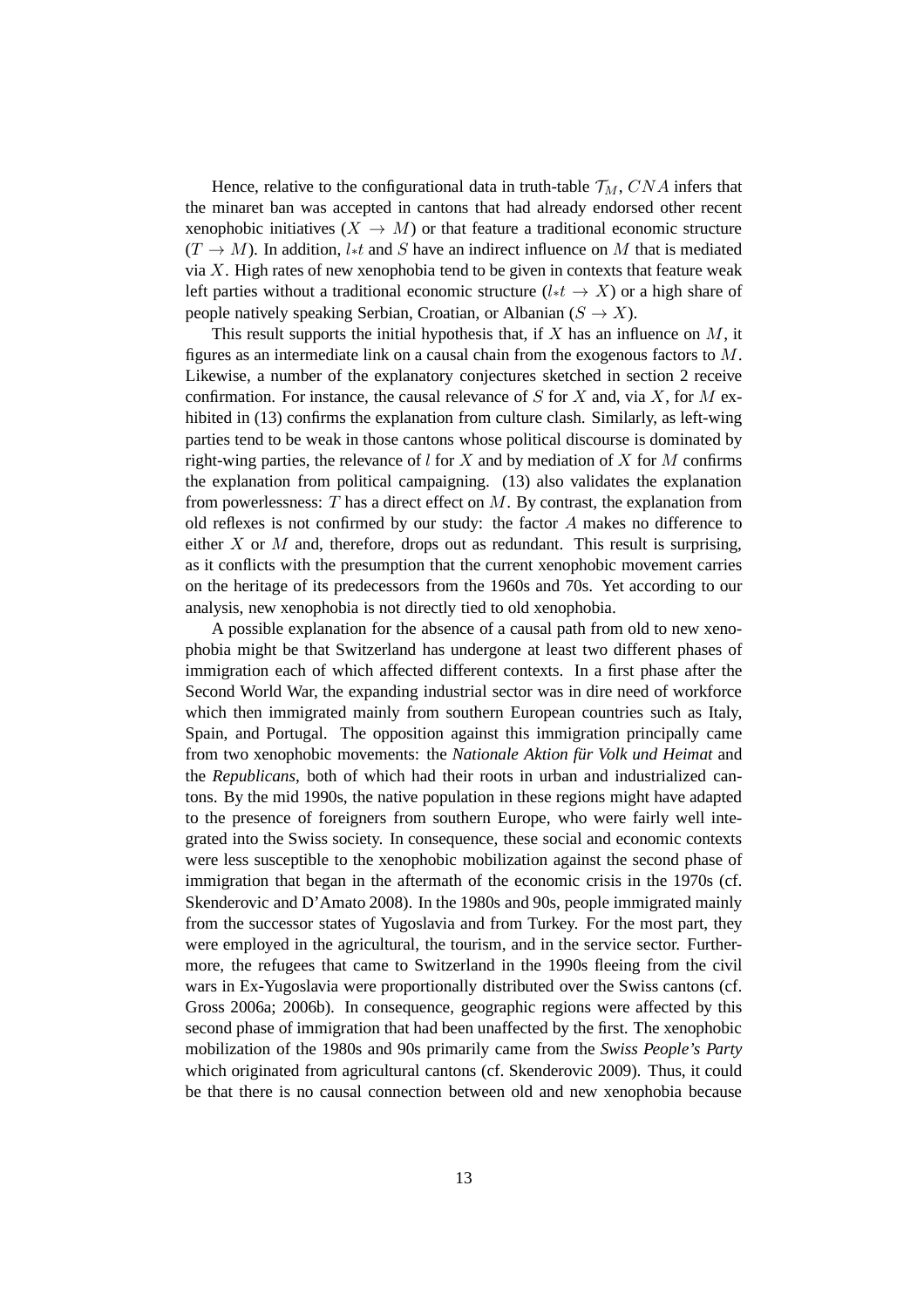the corresponding movements had their roots in different geographic, social, and economic contexts and opposed different sorts of immigration.

Since the main focus of this paper is on methodological issues, we abstain from further pursuing the question as to the proper explanation for the unexpected finding that  $A$  is no difference-maker for  $X$ . What is important for our purposes is that (13) is a causal model that, overall, squares nicely with theoretical expectations, which have it that the factors in the set  $\{A, L, S, T, X\}$  not only directly contributed, in one way or another, to the outcome of the Swiss minaret vote  $(M)$ but also that there are causal dependencies among those factors themselves. (13) specifies minimally sufficient conditions that moreover cover the two endogenous factors  $X$  and  $M$  to a very high degree. Thus, by all standards of configurational methods (13) is a good candidate for an adequate model of the causal structure behind the Swiss minaret vote. A configurational method of causal analysis should find that model.

## 4. THE QCA ANALYSIS

In this section, we analyze  $\mathcal{T}_M$  by means of  $QCA$ . In particular, we are going to investigate whether QCA finds the chain model (13). As indicated in section 2, we confine our analysis to crisp-set  $QCA$  (cs $QCA$ ). We assume that the reader is familiar with the procedural details of csQCA (cf. Ragin 1987; 2008; Rihoux and Ragin 2009). In what follows, we only discuss those computational parts of QCA that are relevant for our purposes.

First of all, it must be noted that all currently available search strategies of (all variants of) QCA—that range from conservative to liberal (cf. Ragin and Sonnett 2005)—treat exactly one factor in an analyzed truth-table as outcome and all remaining factors as potential causes (conditions). In light of this, it is clear from the outset that  $QCA$  will never assign a causal chain, i.e. a structure with multiple outcomes, to a truth-table. In its current state, QCA is designed to uncover causal structures featuring *exactly one* effect and, hence, does not search for chain models with multiple outcomes to begin with (cf. Baumgartner forthcoming).

That however does not mean that QCA could not be amended by a further search strategy that might indeed find causal chains. In particular, it may be argued that a subdivision of causal chains into their separate layers yields causal substructures that are amenable to a *stepwise* QCA analysis. Indeed, Schneider and Wagemann (2006) suggest a stepwise application of QCA to remote and proximate conditions of an outcome in order to distinguish among relevant background contexts in which proximate conditions are causally efficacious. Even though this so-called *Two-Step* approach is not designed to uncover causal chains, a suitable adaption of Two-Step QCA for multiple outcomes might be proposed as a new  $QCA$  search strategy to process chain-generated data.<sup>12</sup> More concretely, a conceivable strategy to find (13) by means of  $QCA$  might be to run two iterative  $QCA$ analyses of  $\mathcal{T}_M$ , the first with M as outcome and the second with X as outcome.

In order to determine whether such an iterative search might indeed model  $\mathcal{T}_M$ in terms of a causal chain some preliminaries are required. Most of all, the com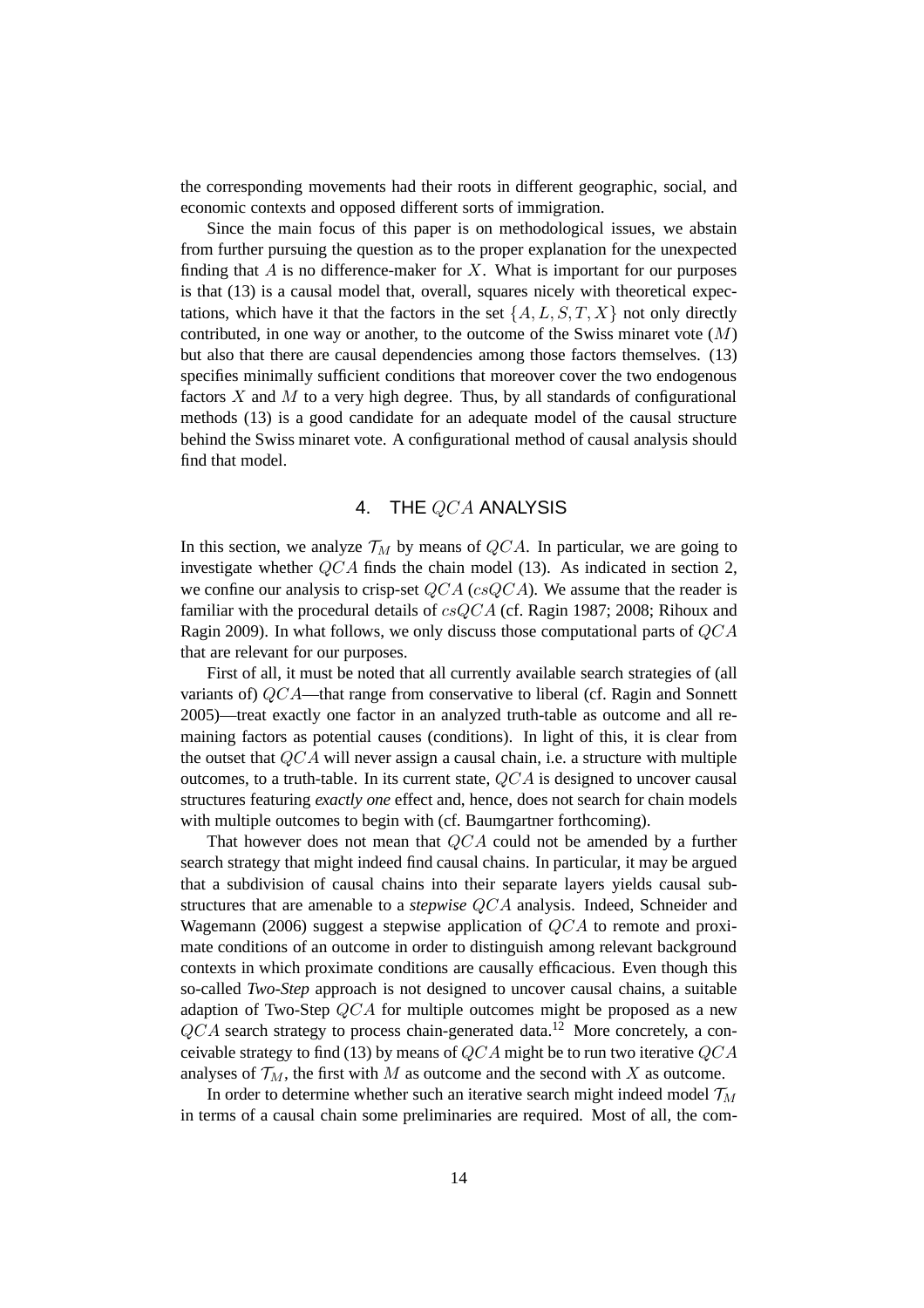putational core of  $QCA$ , which is constituted by Quine-McCluskey optimization (Q-M), must be clearly understood. Q-M is a standard Boolean procedure to minimize truth-functional expressions (cf. Quine 1959). QCA makes use of Q-M to eliminate redundancies from sufficient and necessary conditions, i.e. to identify minimally sufficient and necessary conditions. The operational details of Q-M are best presented by means of concrete examples.

Let us hence minimize an exemplary sufficient condition of  $M$  in  $\mathcal{T}_M$  by virtue of Q-M. The configuration  $A * l * S * T * X$ , which is combined with M in row  $c_1$ , is sufficient for M, because  $\mathcal{T}_M$  does not contain a row where  $A * l * S * T * X$  is combined with m. To determine whether  $A * l * S * T * X$  is not only sufficient but also *minimally* sufficient for M, Q-M parses the input table  $\mathcal{T}_M$  to find other rows that accord with  $c_1$  in regard to the outcome and all other factors except for one. Such a row with exactly one difference is easily found. In  $c_2$ , M is combined with the configuration  $A * l * S * t * X$ , which accords with  $A * l * S * T * X$  in all factors except for T. The pair of rows  $\langle c_1, c_2 \rangle$  reveals that, in the context of  $A * l * S * X$ , M occurs both if  $T$  is given and if it is not. In that context,  $T$  makes no difference to  $M$ . It is redundant to account for M. Therefore, Q-M eliminates T from  $A*l*S*T*X$ and t from  $A_{*}l_{*}S_{*}t_{*}X$  to yield  $A_{*}l_{*}S_{*}X$ . Similarly, the configuration in row  $c_{5}$ coincides with the one in row  $c_6$  in all factors except for T which is present in  $c_6$ and absent in  $c_5$ . Consequently, Q-M removes T and t from the corresponding sufficient conditions of M to yield:  $A * L * S * X$ . Next, since a comparison of the two sufficient conditions,  $A * l * S * X$  and  $A * L * S * X$ , that result from the two previous minimization steps reveals that  $L$  makes no difference to  $M$  in contexts that feature  $A*S*X$ , Q-M continues to eliminate l and L, respectively.

The feature of this minimization procedure that will be of crucial importance for the sequel of this paper is that Q-M only eliminates conjuncts of a sufficient condition if the corresponding truth-table actually contains a pair of rows that accord with respect to the outcome as well all factors *except for one*. If such a pair of rows does not exist for a particular sufficient condition, the latter cannot be further minimized. To facilitate later reference to this restriction, we label it the *one-difference restriction*.

In light of the one-difference restriction, reducing the complexity of sufficient conditions by means of Q-M to a substantial degree, obviously, presupposes that the analyzed truth-table exhibits high diversity with respect to the logically possible configurations of potential causes (conditions). Consider, for example, row  $c_{11}$  which features M in combination with the configuration  $a * l * s * t * X$ . As there is no row in  $\mathcal{T}_M$  where  $a * l * s * t * X$  is combined with m,  $a * l * s * t * X$  is sufficient for M. However,  $\mathcal{T}_M$  does not contain a row that accords with  $c_{11}$  with respect to the outcome and all conditions except for one. Thus, it is not possible to eliminate redundancies from  $a * l * s * t * X$  based on the configurations contained in  $\mathcal{T}_M$ . The data diversity counts as *limited* in the  $QCA$  framework if not all  $2<sup>n</sup>$  logically possible configurations of  $n$  conditions of an investigated outcome are contained in these data (cf. Ragin 2000, 139). Logically possible configurations that are missing from analyzed truth-tables are termed *logical remainders*.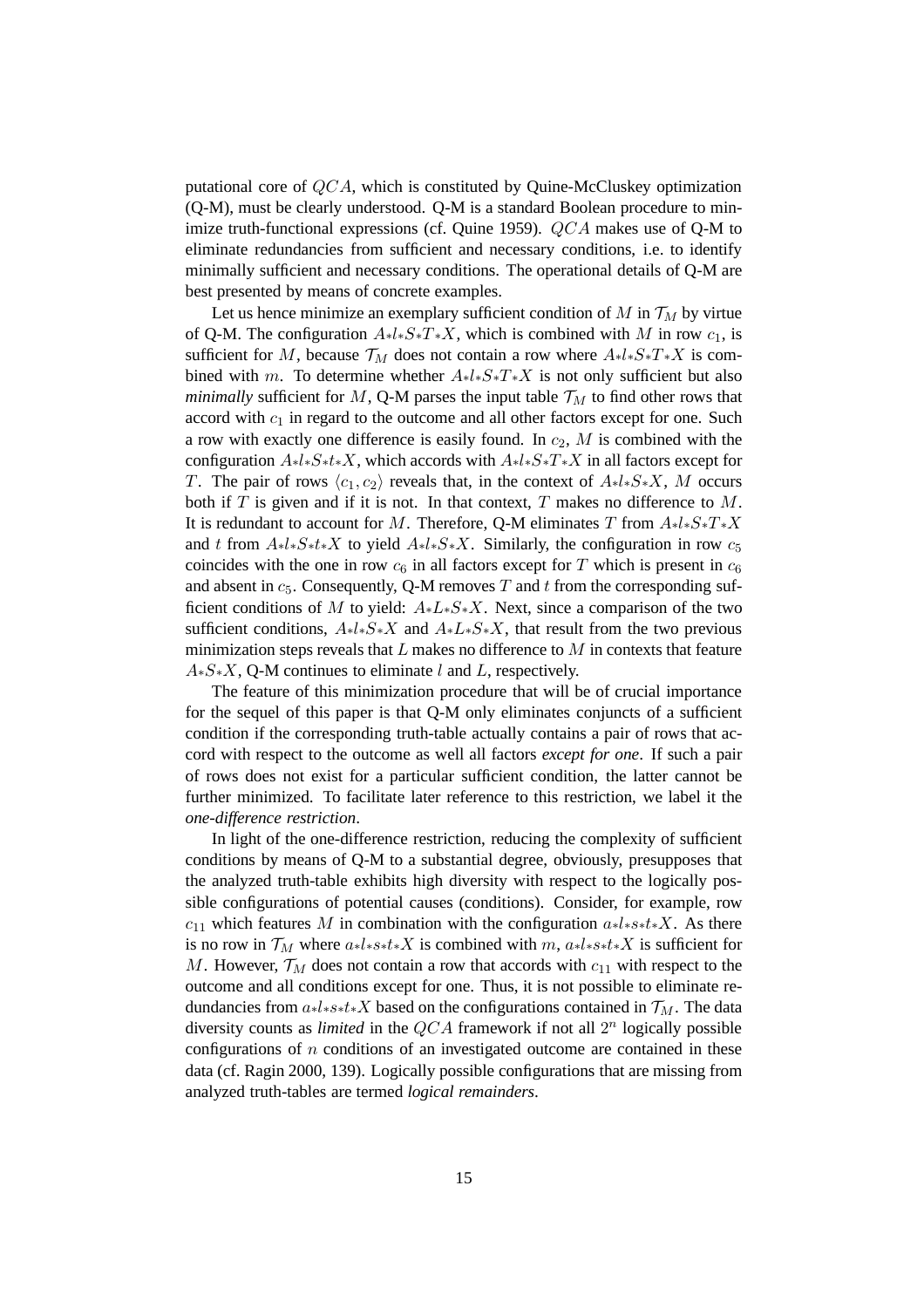Social scientists are inevitably confined to the variety of cases social reality and history happen to provide for them. Accordingly, the data diversity may be limited for a host of different reasons. A particular configuration may be missing due to mere historical contingencies or because it is in fact empirically impossible or excluded. Of course, the reason why a configuration is missing from the data cannot be read off that data itself. A complete  $QCA$  analysis of limitedly diverse data, hence, calls for recourse to other sources of evidence, in the first instance, to prior theoretical knowledge about the causal dependencies among investigated conditions and outcomes. Such theoretical background knowledge may have different implications for whether or not logical remainders could possibly have been instantiated in analyzed cases and for the values the outcomes would have taken, had remainders in fact been observed. That means background theories may have different ramifications for *counterfactual cases*. To do justice to these differences in background knowledge, Ragin and Sonnett (2005) distinguish three different strategies researchers may adopt when analyzing limitedly diverse data. According to the first and most conservative strategy—call it  $S_1$ —, logical remainders are taken to be excluded (or false), i.e. relevant background knowledge tells the researcher that corresponding remainders could under no circumstances have been observed. As to the second, intermediate strategy— $S_2$ —, remainders are determined to be empirically possible by background knowledge, which moreover supplies enough information to decide which values an investigated outcome would have taken, had a pertaining remainder in fact been observed. Finally, the third and most liberal strategy—S3—treats remainders as so-called *don't care* cases, i.e. as empirically possible cases for which outcomes may be set to whichever value yields the most parsimonious solution formulas. In the terminology of QCA, *don't care* cases are said to be available as *simplifying assumptions*.

An iterative  $QCA$  search strategy iS for causal structures with multiple outcomes can be construed from either of the existing search strategies  $S_1$  to  $S_3$ . Correspondingly, we shall label iterative applications of  $S_1$ ,  $S_2$ , and  $S_3$  with the aim to analyze a truth-table in regard to multiple outcomes  $iS_1$ ,  $iS_2$ , and  $iS_3$ , respectively. In order to compare the solution formulas assigned to table  $\mathcal{T}_M$  by those iterative  $QCA$  search strategies with the solution formula of  $CNA$ , we presuppose the same causal ordering ( $\lt_{\mathcal{T}_M}$ ) as we did for the CNA analysis. Moreover, we impose the same consistency and coverage thresholds. Apart from enhancing the comparability, this allows us to abbreviate the  $QCA$  analysis of  $\mathcal{T}_M$ . We have already found in the previous section that the data recorded in  $\mathcal{T}_M$  does not cover L and S to a sufficient degree. Hence, we can confine the  $QCA$  analysis to the outcomes X and M. According to  $\lt_{\tau_M}$ , M is the ultimate outcome which, in turn, can be excluded as possible cause of  $X$ . Hence, in a first  $QCA$  iteration  $M$  is treated as outcome and the factors in  $\{A, L, S, T, X\}$  as conditions, whereas in a second iteration X is treated as outcome and the factors in  $\{A, L, S, T\}$  as conditions.

Let us first implement that idea based on the conservative search strategy  $S_1$ , i.e. we first apply  $iS_1$  to  $\mathcal{T}_M$ . If  $QCA$  treats all logical remainders as excluded and, consequently, does not use any of them for minimizations, the sufficient conditions of M contained in  $\mathcal{T}_M$  cannot be substantially optimized. Moreover, to reach a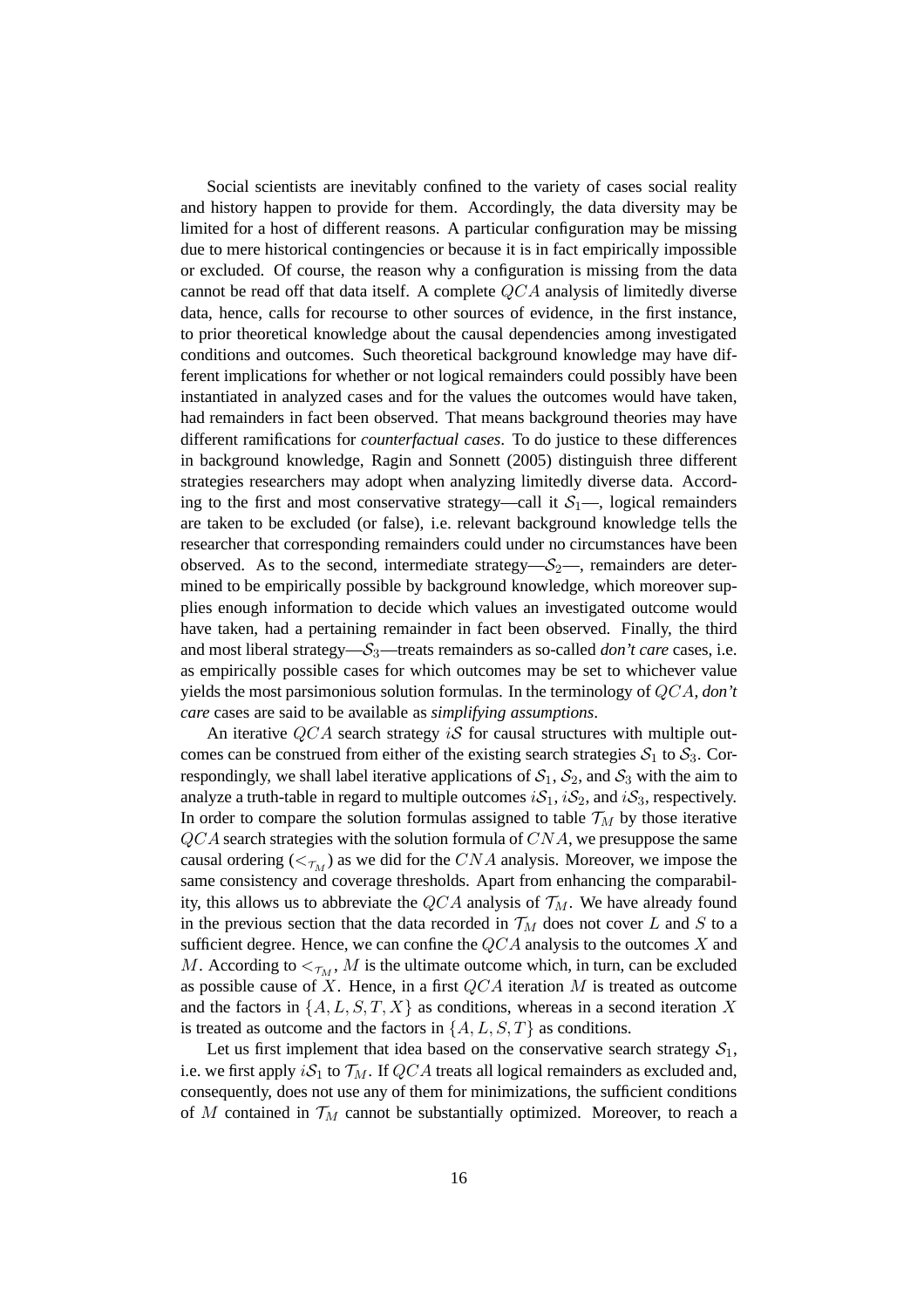perfect suf-coverage—as we did for our  $CNA$ -model of  $M$ —a complex array of alternatives must be admitted.  $iS_1$  produces the following solution formula for M:

$$
A*S*X + A*L***X + a*s*T*x + L*S***X + l*s*T*x + l*S*T*X + a*l*s*t*X \rightarrow M \qquad (14)
$$

Just as the  $CNA$  solution formula we found in the previous section, (14) respects  $\epsilon_{\tau_M}$  and has a suf-consistency and suf-coverage of 1. The corresponding  $iS_1$ solution formula for  $X$  as outcome is this:

$$
A*S + L*S*t + l*S*T + a*l*s*t \rightarrow X \tag{15}
$$

(15) is maximally suf-consistent and covers  $X$  to the same degree as (5), *viz.* 0.947.

Overall, the conjunction '(15)∗(14)' is the complex solution formula that  $iS_1$ assigns to  $\mathcal{T}_M$ . Against the background of our considerations in the previous section it is clear that both (14) and (15) feature a host of redundancies. For instance, table  $\mathcal{T}_M$  does not contain rows in which S, T, and X are combined with m. Thus,  $S, T$ , and  $X$  are themselves sufficient for  $M$ . Nevertheless,  $QCA$  cannot further optimize the causal model for M by virtue of  $iS_1$  because Q-M imposes the onedifference restriction which prohibits further optimizations without supplementing  $\mathcal{T}_M$  by a significant amount of counterfactual cases as simplifying assumptions.

Indeed, it turns out that  $QCA$  only succeeds in eliminating all redundancies from the solution formulas for  $X$  and  $M$  if it is allowed to treat all logical remainders in  $\mathcal{T}_M$  as *don't care* cases. That is, the intermediate search strategy  $i\mathcal{S}_2$ produces solution formulas for  $X$  and  $M$  whose complexity is somewhere between (5) and (8), on the one hand, and (15) and (14), on the other. For brevity, we do not discuss the details of an  $iS_2$  analysis of  $\mathcal{T}_M$  and directly turn to  $iS_3$ .<sup>13</sup> As indicated above, this maximally liberal search strategy introduces all required logical remainders as simplifying assumptions and sets the corresponding outcome(s) to whichever value(s) yield(s) the most parsimonious solution formula(s). If  $QCA$  is iteratively run on  $\mathcal{T}_M$  by first treating M and then X as outcomes, it in fact produces the exact same models for M and X as  $CNA$ , *viz.* (8) and (5). A conjunctive concatenation then yields the same overall solution formula as  $CNA$  (with a total consistency of 1 and coverage of 0.947):

$$
(l * t + S \to X) * (T + X \to M)
$$
\n(13)

An iterative application of QCA based on a search strategy that treats all logical remainders as *don't care* cases hence assigns the same causal chain model to table  $T_M$  as CNA. This finding raises the question whether  $QCA$  can be rendered applicable to chain-generated data by simply supplementing it with a further iterative strategy in the vein of  $iS_3$ . In the remainder of this paper, we are going to show that an  $iS_3$  analysis of chain-generated data has at least two decisive disadvantages compared to a corresponding CNA analysis.

First, treating all logical remainders as *don't care* cases amounts to introducing numerous configurations of analyzed factors as simplifying assumptions for which there is no empirical evidence. It goes without saying that methodologies of causal discovery implemented in empirical disciplines should only be allowed to reason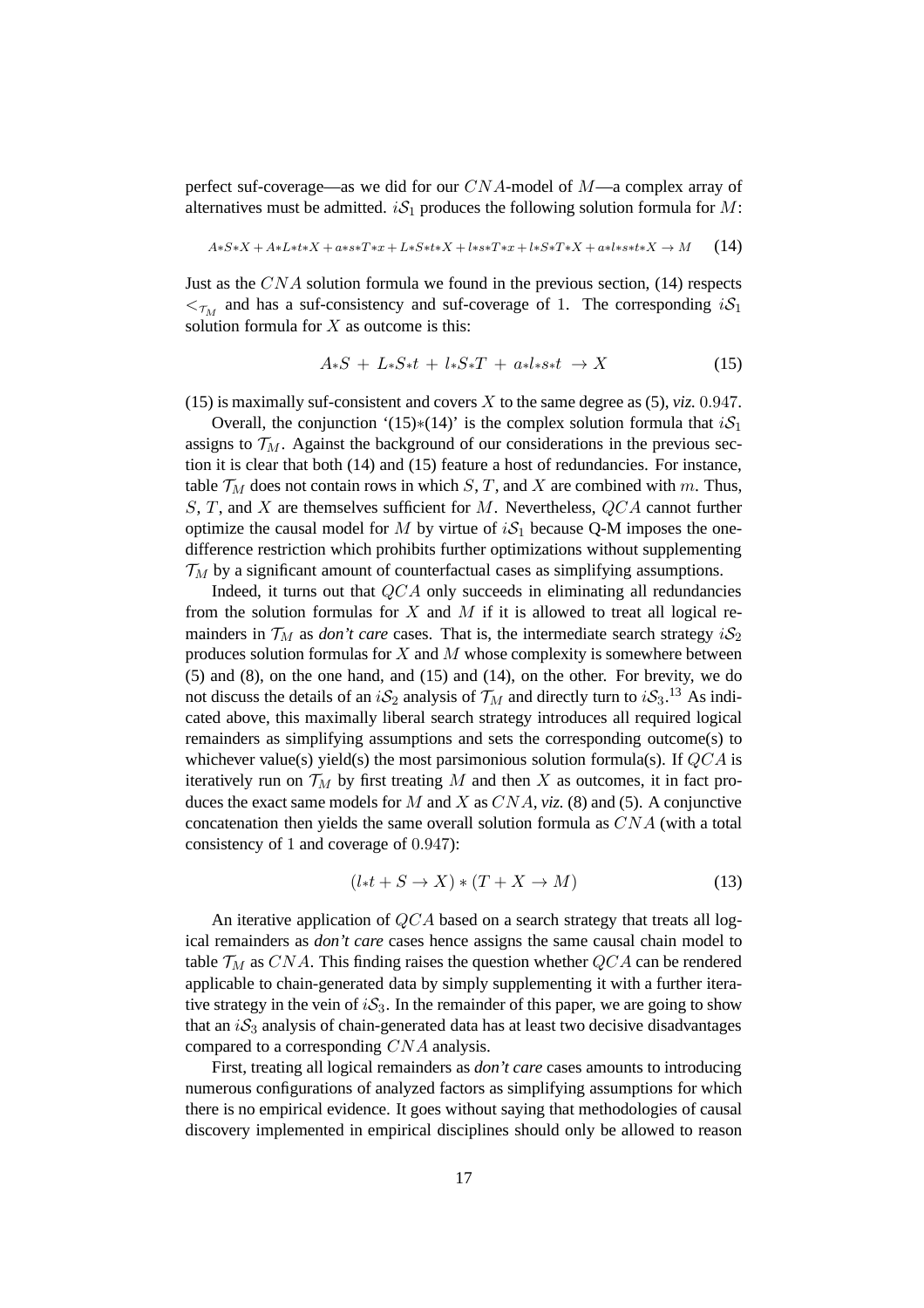counterfactually as a last resort. And as we have seen in section 3, it is not the case that the causal dependencies among the factors in  $\mathcal{T}_M$  can only be completely minimized if counterfactual simplifying assumptions are made. In fact, CNA manages to eliminate all redundancies from those dependencies without counterfactually introducing configurations that are not contained in  $\mathcal{T}_M$  at all. That is, recourse to counterfactual reasoning can be avoided, and accordingly, on methodological grounds, should be avoided.<sup>14</sup>

Second, what is even more disadvantageous for  $QCA$  is that  $iS_3$  manages to completely eliminate redundancies from the dependencies of sufficiency and necessity among the factors in  $\mathcal{T}_M$  only at the price of assuming at least one *logical contradiction*. We explicitly speak of *logical* contradictions here in order to emphasize that the assumptions  $iS_3$  needs to eliminate redundancies from chain models are not to be confounded with what are called *contradictory simplifying assumptions* in the QCA literature. A 'contradictory' simplifying assumption is an assumption to the effect that a configuration  $\Phi$  (of remainders) is combined with both the presence and the absence of an outcome  $Z_i$ . However, assuming that  $\Phi$  can be combined with both  $Z_i$  and  $z_i$  is not contradictory in the (original) logical sense of the term—i.e. false/unsatisfiable on purely logical grounds—but merely entails that  $\Phi$  is neither (consistently) sufficient for  $Z_i$  nor for  $z_i$ .<sup>15</sup> Accordingly, 'contradictory' simplifying assumptions only have mildly negative effects for corresponding QCA studies, for example, they tend to bring down suf-coverage values. By contrast, as we shall see below, the assumptions  $iS_3$  requires to find chain models are contradictory in the strict logical sense of the term; and correspondingly, they give rise to a very serious problem for QCA.

The detailed proof of this will involve some intricacies, but the basic proof idea is simple: in order to completely minimize the sufficient and necessary conditions of M and to find the second conjunct of the chain model (13),  $QCA$  must assume at least one configuration  $\Phi$  of remainders to be (empirically) possible that is determined to be impossible (or excluded) by the first conjunct of (13); in consequence, in the second iteration of  $QCA$  induced by  $iS_3$ , which minimizes the sufficient and necessary conditions of X and finds the first conjunct of (13),  $iS_3$  must assume that  $\Phi$  is not possible after all, i.e. it must assume the negation of  $\Phi$ . Overall,  $QCA$  can only find (13) at the cost of assuming the logical contradiction  $\Phi * \neg \Phi$  which assumption, of course, entails anything, i.e. not only (13) but also the negation of (13) and, thus, trivializes the whole  $iS_3$  analysis of  $\mathcal{T}_M$ .

To carry out that proof idea we show that to identify  $T$  as minimally sufficient condition of M, as expressed in the second conjunct of  $(13)$ , QCA must assume that at least one configuration of remainders is possible—and, thus, can be counterfactually introduced—which is determined to be impossible by the first conjunct of (13).  $QCA$  isolates T as minimally sufficient condition of M by means of Q-M, which, as we have seen above, takes a complex sufficient condition of M involving all of the other factors in  $\mathcal{T}_M$  as input and successively optimizes that condition by contrasting it with other sufficient conditions of M that differ in exactly one factor. Independently of which complex sufficient condition of  $M$  Q-M starts from, in order to end up with  $T$  as minimally sufficient condition, the last optimization step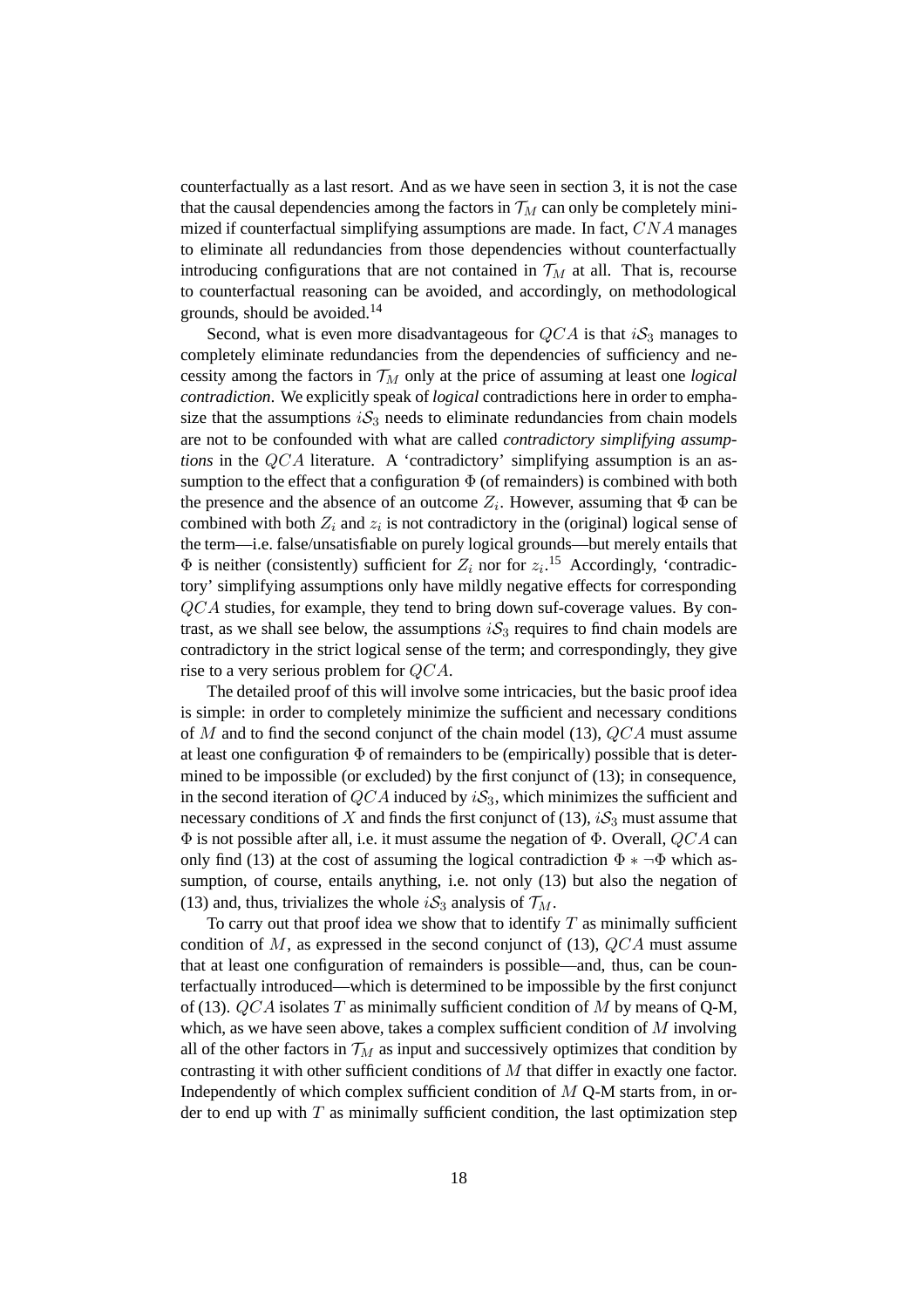of the successive Q-M optimization must be based on one of the following 4 pairs of sufficient conditions of  $M$  with exactly on difference:

$$
\langle S*T, s*T \rangle \tag{16}
$$

$$
\langle T \ast X, \ T \ast x \rangle \tag{17}
$$

$$
\langle L*T, l*T\rangle \tag{18}
$$

$$
\langle A \ast T, \ a \ast T \rangle \tag{19}
$$

If a truth-table contains the two configurations contained in (16) in combination with  $M$ , Q-M infers that S and s, respectively, make no difference to M in contexts where  $T$  is given. Therefore, Q-M eliminates  $S$  from the first and  $s$  from the second element of  $(16)$  and ends up with T as minimally sufficient condition of M. Analogously, based on the configurations in (17) to (19) O-M eliminates X and x, L and l, and A and a from corresponding sufficient conditions—in each case ending up with  $T$  as minimally sufficient condition for  $M$ . Q-M can only establish  $T$  as minimally sufficient for  $M$  via one of the pairs of configurations (16) to (19).

To arrive at the first configuration in the pair (16), i.e. at  $S*T$ , X (among other factors) must antecedently be shown to be redundant in the context of  $S<sub>*T</sub>$ . To this end, Q-M needs a pair  $\langle S_*T_*X_* \ldots, S_*T_*x_* \ldots \rangle$ , where the dots can be filled by any configuration of the remaining factors in  $\mathcal{T}_M$ . The second configuration in this latter pair, *viz.*  $S*T*x$ , is not contained in  $\mathcal{T}_M$ . Accordingly,  $i\mathcal{S}_3$  must counterfactually introduce that configuration (as simplifying assumption). However, the first conjunct of (13) determines that S is sufficient for X (i.e. whenever S is given so is X). That is, the first conjunct of (13) entails that the configuration  $S*T*x$  is impossible and, thus, cannot be counterfactually introduced. In other words,  $S_*T_*x$  contradicts the first conjunct of (13). In close analogy, to arrive at the second configuration in the pair (17), i.e. at  $T*x$ , S must antecedently be shown to be redundant in the context of  $T*x$ . To this end, Q-M needs a pair  $\langle S*T*x* \ldots, s*T*x* \ldots \rangle$ . Again, it turns out that to obtain the pair (17)  $iS_3$  must counterfactually introduce the configuration  $S<sup>*</sup>T<sup>*</sup>x$  which is determined to be impossible by the first conjunct of (13).

Furthermore, to arrive at the pairs (18) and (19),  $S$  and  $X$  must antecedently be shown to be redundant in the contexts of the configurations contained in those pairs. Yet, by the same token, this can only be accomplished if configurations are counterfactually introduced that are determined to be impossible by the first conjunct of (13). To see this, consider the first configuration in the pair (18), i.e.  $L_{\ast}T$ . Q-M can only arrive at  $L_{\ast}T$  via one of the following pairs:

$$
\langle L*T*X, L*T*x \rangle \tag{20}
$$

$$
\langle L*S*T, L*ss*T \rangle \tag{21}
$$

$$
\langle A * L * T, \ a * L * T \rangle \tag{22}
$$

To arrive at (20), configurations must be introduced that allow for antecedently eliminating S. Accordingly, to obtain the second configuration in (20), *viz.*  $L_*T_*x$ , the pair  $\langle L_*S_*T_*x_* \dots, L_{*}S_*T_*x_* \dots \rangle$  is required. The configuration  $L_*S_*T_*x$ ,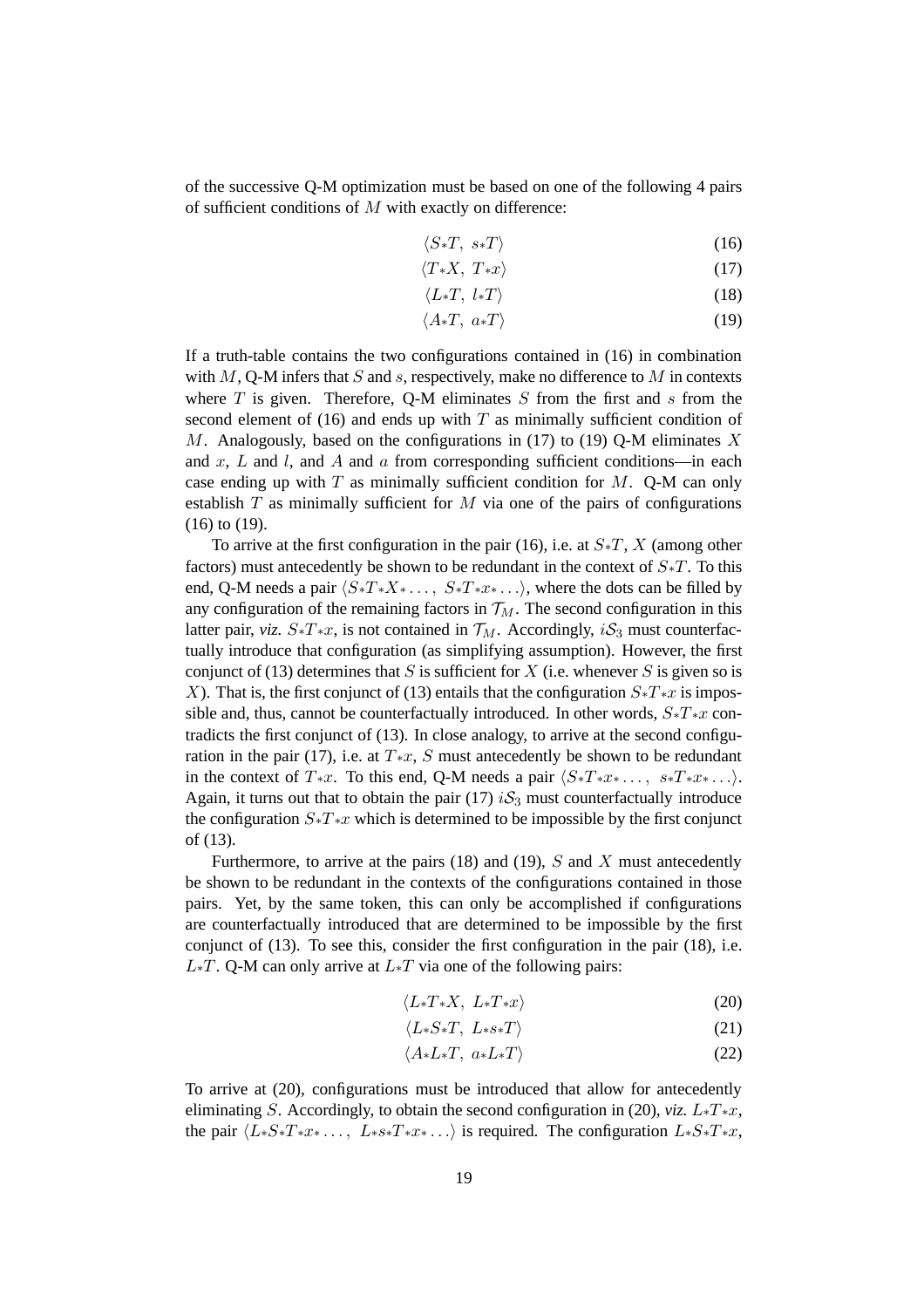however, contradicts the first conjunct of  $(13)$  which determines S to be sufficient for X. Likewise, to obtain the first configuration in (21), *viz.* L∗S∗T, the pair  $\langle L_*S_*T_*X_* \ldots, L_*S_*T_*x_* \ldots \rangle$  is required, which involves a configuration that is entailed to be impossible by the first conjunct of (13). Finally, to arrive at the first configuration in (22), Q-M needs to antecedently eliminate both  $S$  and  $X$  from  $A * L * T$ . To this end, Q-M requires one of the following pairs:

$$
\langle A * L * T * X, A * L * T * x \rangle \tag{23}
$$

$$
\langle A * L * S * T, A * L * s * T \rangle \tag{24}
$$

To obtain the second configuration in (23), *viz.*  $A * L * T * x$ , the pair  $\langle A * L * S * T * x$ ,  $A * L * s * T * x$  is required. Yet,  $A * L * S * T * x$  is impossible subject to the first conjunct of (13). And to arrive at the first configuration in (24), *viz.*  $A * L * S * T$ , the pair  $\langle A * L * S * T * X, A * L * T * S * x \rangle$  is called for, which again is incompatible with the first conjunct of (13).

Finally, it is plain that what we have now shown for the first configuration in the pair (18) can equivalently be shown for the first configuration in the pair (19), *viz.* for  $A$ <sup>\*T</sup>. To this end, simply substitute  $A$ <sup>\*T</sup> for  $L^*T$  in the previous paragraph. For the very same reason why  $S$  and  $X$  cannot be eliminated from configurations featuring  $L_*T$  without contradicting the first conjunct of (13), S and X cannot be eliminated from configurations featuring  $A*T$  without contradicting the first conjunct of (13).

All of this demonstrates that  $QCA$  cannot obtain either of the pairs (16) to (19), and thus cannot establish  $T$  as minimally sufficient condition of  $M$ , without assuming at least one configuration  $\Phi$  (of remainders) to be possible which is determined to be impossible by the first conjunct of (13). Accordingly, when it comes to finding the first conjunct of (13) in a second iteration of QCA along the lines of  $iS_3$ ,  $\Phi$  must be assumed not to be possible after all, i.e. the negation of  $\Phi$  must be assumed—otherwise,  $l * t$  and S would not turn out to be sufficient for X. In sum,  $QCA$  can only find (13) by, in a first iteration, assuming that the configuration  $\Phi$ is empirically possible, and in a second iteration, assuming that the configuration  $\Phi$  is impossible, i.e. by overall assuming the logical contradiction  $\Phi * \neg \Phi$ .

It is not surprising that QCA finds (13) by assuming a logical contradiction. *Everything* follows from a logical contradiction (*ex falso quodlibet*). Hence, from Φ ∗ ¬Φ any other solution formula can equally be inferred, which, of course, trivializes the above  $iS_3$  analysis of  $\mathcal{T}_M$ . Or to put the problem in slightly different terms: after having found the solution formula  $T + X \rightarrow M$  and, thus, after having counterfactually introduced the configuration  $\Phi$  in a first iteration of  $iS_3$ , what reason could a researcher have to then, in a second iteration, stipulate that the configuration  $\Phi$  is impossible after all? The only conceivable answer is that she wants to 'find' a particular causal chain from the beginning. Using Q-M, this goal cannot be reached on the basis of a consistent set of empirical data. Hence, the  $QCA$ researcher is forced to introduce a logical contradiction to reach her predetermined goal. What is crucial here is that QCA does not infer the chain model from a consistent set of empirically possible data points, i.e. from the data, but from the contradictory assumptive basis only.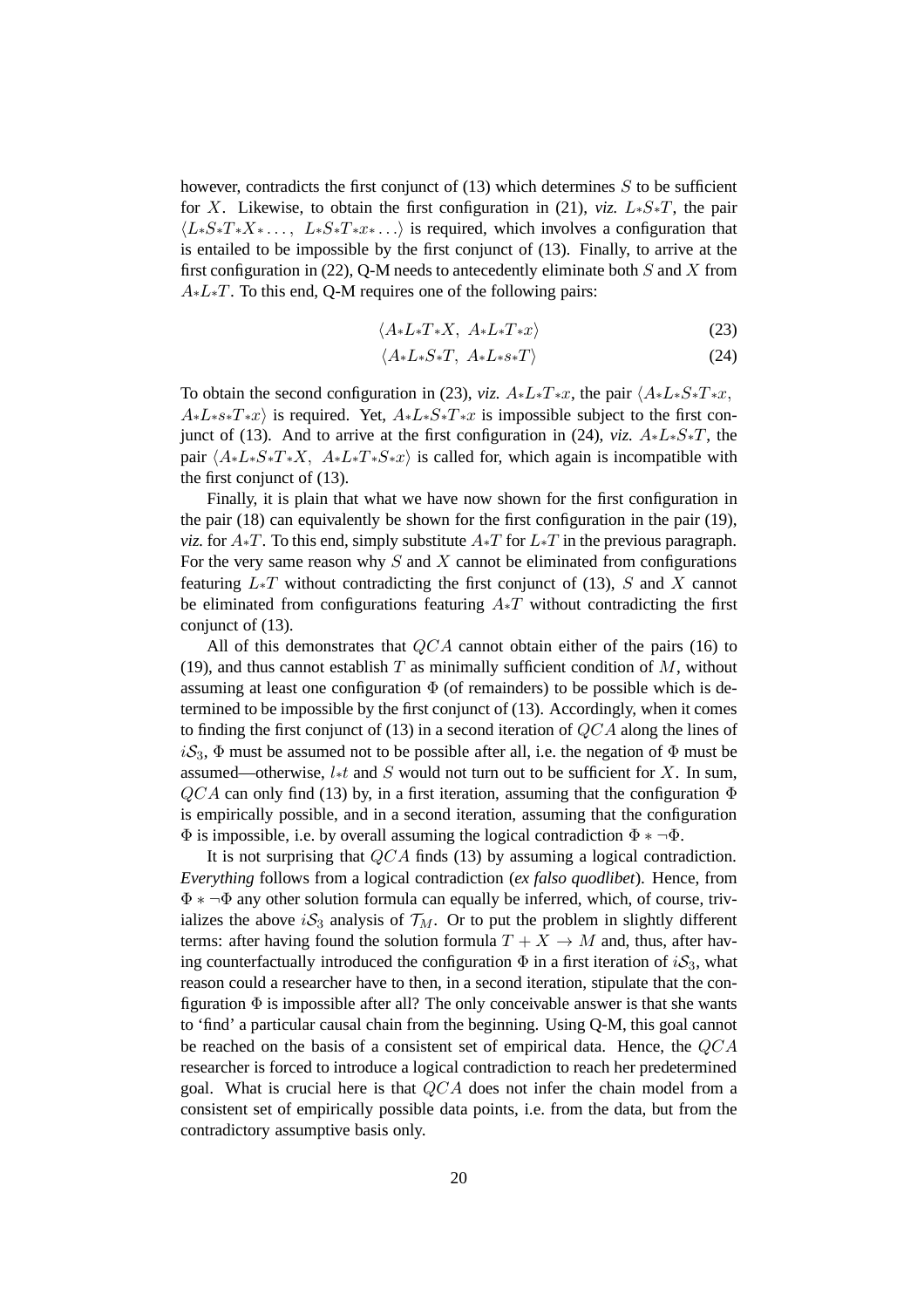Moreover, this problem is not due to some peculiarity of  $\mathcal{T}_M$ , but generalizes for all iterative QCA analyses of chain-generated data. In order to eliminate all redundancies from the sufficient and necessary conditions of the ultimate outcome  $Z_i$  of a causal chain, the logical remainders in a corresponding truth-table must be treated as *don't care* cases, which means that the conditions of  $Z_i$  may be set to any logically possible configuration. This, in turn, means that  $QCA$  treats those conditions as *independent* in the course of identifying difference-makers for  $Z_i$ . However, when—in a further iteration—the dependencies of sufficiency and necessity among those conditions are then themselves minimized, they must no longer be treated as independent; otherwise, of course, all dependencies among them would vanish. That is, a first  $QCA$  iteration for the ultimate outcome of a causal chain assumes that the remaining factors in the data are independent, whereas subsequent iterations assume that they are *not* independent.

#### 5. DISCUSSION

The main result of this paper is methodological. We have seen that  $CNA$  has advantages over QCA when it comes to properly analyzing configurational data that stem from causal chains. QCA's reliance on Quine-McCluskey optimization as a tool to eliminate redundancies from sufficient and necessary conditions yields that QCA needs to impose the one-difference restriction. This, in turn, entails that QCA can only completely minimize relationships of sufficiency and necessity if analyzed truth-tables feature  $2^n$  combinations of n potential cause factors (or *conditions* in the QCA terminology), i.e. if those potential cause factors are mutually independent. However, causal chains inherently violate that independence requirement, for it is the characteristic feature of chains that there are not only dependencies among the ultimate outcome and its potential causes but also among the latter themselves. Therefore, any iterated QCA search strategy can only completely eliminate redundancies by assuming that the potential causes  $Z_1, \ldots, Z_h$  of an ultimate outcome  $Z_i$  are mutually independent, when minimizing the sufficient and necessary conditions of  $Z_i$ , and by assuming that  $Z_1, \ldots, Z_h$  are not independent, when minimizing the relationships of sufficiency and necessity among  $Z_1, \ldots, Z_h$  themselves.

By constrast, as CNA does not eliminate redundancies from sufficient and necessary conditions by means of Quine-McCluskey optimization, CNA is not forced to impose the one-difference restriction.  $CNA$  can completely minimize relationships of sufficiency and necessity without assuming that some factors are both independent and not independent. CNA eliminates redundancies from sufficient and necessary conditions based on a minimization procedure that successfully uncovers chainlike structures without recourse to counterfactual reasoning and, in particular, without counterfactually introducing logical remainders. In consequence, if  $CNA$ infers a chain model from a given data input, it does so based on the data and not based on contradictory assumptions. We take these to be decisive advantages of CNA over QCA.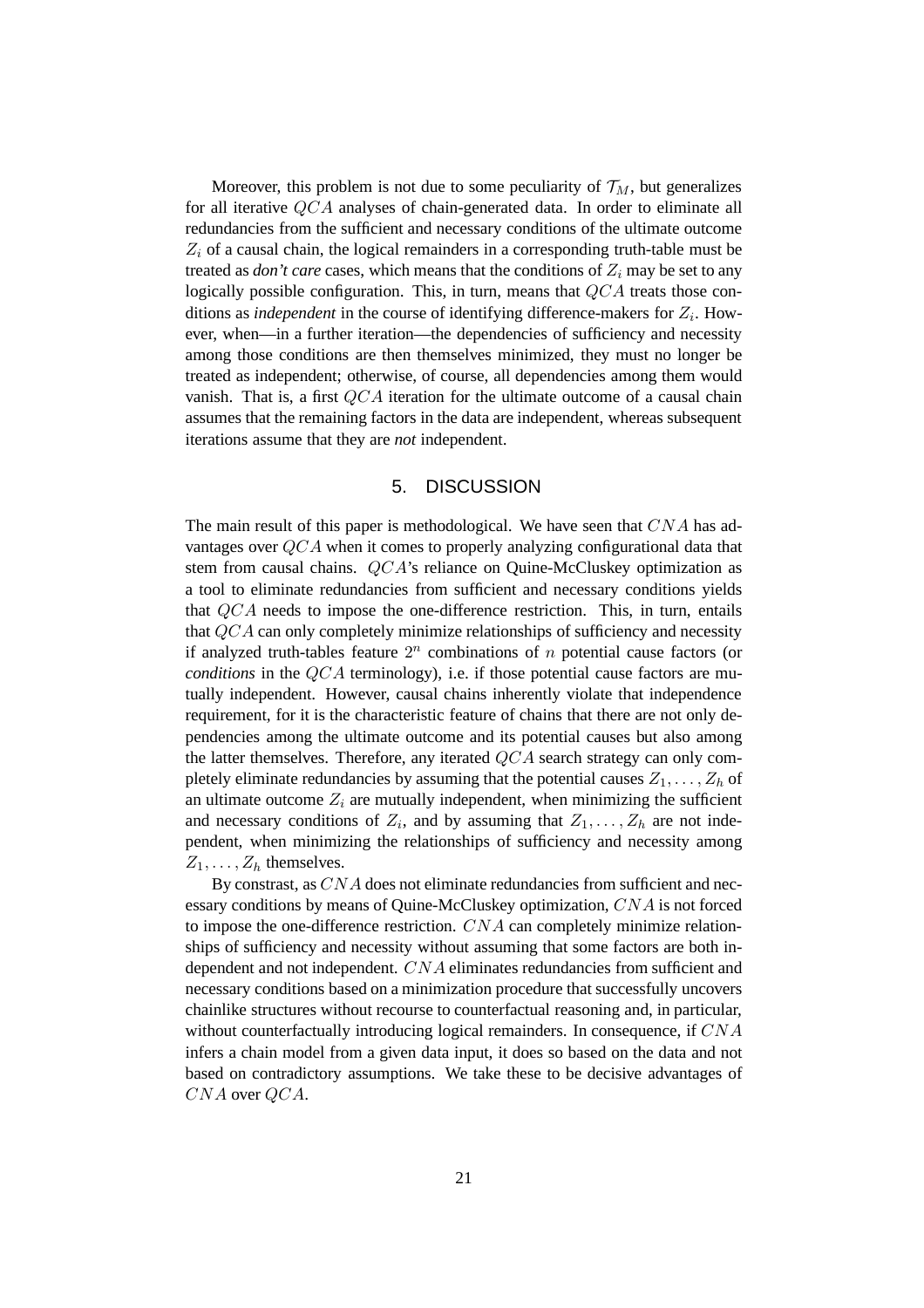Apart from this result on the methodological meta-level, the paper, of course, also has corollaries on the social scientific object-level. Our exemplary  $CNA$  analysis of the structure behind the Swiss minaret vote yields a causal model, *viz.* (13), which complements the existing literature on the causes of the Swiss minaret ban. While Hirter and Vatter (2010) investigate the factors that determined the outcome of the vote by means of a follow-up survey, a so-called *VOX-analysis*, of around 1000 people that are entitled to vote, i.e. on the level of individuals, our study focuses on the voting behavior on the level of cantons—whose majority, in combination with the majority of votes cast, is decisive for the passing of initiatives in Switzerland. Still, our results agree in interesting respects with the results of the individual-level studies.

For instance, in light of the VOX-analysis, Christmann, Danaci, and Krömler (2011) emphasize the relevance of political campaigning of both the left-wing and the right-wing parties for the outcome of the vote. Vatter, Milic, and Hirter (2011) argue that the key to the acceptance of the minaret ban was that its supporters succeeded in transforming a legal issue regarding the construction of minarets into a fundamental ideological matter of protecting Switzerland against allegedly damaging exterior influences (Vatter et al. 2011, 169). Moreover, in addition to level of eduction, gender, and attitude towards foreigners, Vatter et al. (2011) find that a voter's positioning on the left-right scale influenced her voting behavior. All of these diagnoses, obviously, concur with our findings.

By contrast, the study of Vatter et al. (2011) disagrees with our conclusion that the share of people natively speaking Serbian, Croatian, or Albanian was causally relevant for the minaret vote. Only 9 percent of people interviewed in the course of the VOX-analysis answered in the negative to the question whether Swiss and Islamic ways of living are compatible. Vatter et al. (2011, 161) take this to show that the acceptance of the minaret initiative cannot be seen to be the result of a general hostility against Muslims and their religion in Switzerland. Plainly though, it may be suspected that the interviewees' answers to that question have been influenced by social expectancy or the so-called *spiral of silence* (cf. Noelle-Neumann 1993). In opposition to Vatter et al. (2011) and in accordance with our findings, Christmann et al. (2011, 187-188) infer that xenophobic and islamophobic attitudes indeed influenced the outcome of the minaret vote. In addition, our results show that those attitudes are connected to the presence of the incriminated group. Still, while Christmann et al. (2011) embed the minaret initiative in the tradition of the xenophobic initiatives of the 1970s, our study does not reveal such a connection.

Overall, this paper has substantiated that *Coincidence Analysis* (CNA) is a Boolean method of configurational causal reasoning that can be effectively and fruitfully applied in actual social scientific contexts of causal discovery. Just as the well-known method of QCA, CNA is custom-built for small- to intermediate-N data. But contrary to the former, the latter successfully uncovers chainlike causal structures.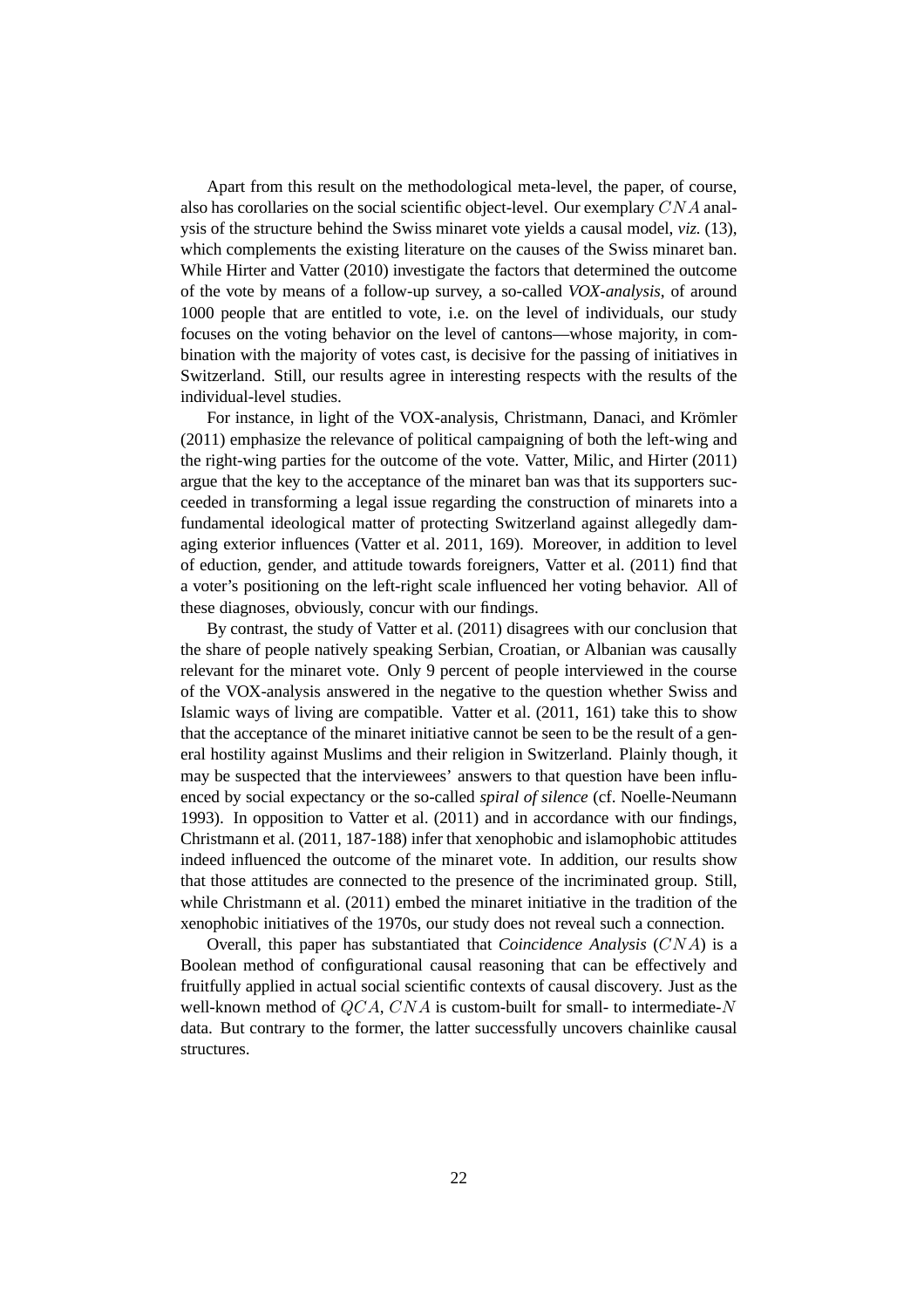#### **Notes**

 ${}^{1}ESA$  is the enhanced standard analysis for  $QCA$  introduced in Schneider and Wagemann (2012).

<sup>2</sup>As is usual for Boolean algebra, we symbolize conjunction by "\*", disjunction by "+", the presence of a factor by an uppercase  $Z_i$ , and its absence or negation by a lowercase  $z_i$ .

<sup>3</sup>For the relevant notion of coverage cf. section 3.

<sup>4</sup>We take this focus on the contrast between  $CNA$  and  $csQCA$  to have no bearing on the main argument of this paper. As indicated in the introduction, our aim is to scrutinize the suitability of Quine-McCluskey optimization for the discovery of causal chains; and all currently available variants of QCA rely on a computational core that is constituted by Q-M.

<sup>5</sup>That is, instead of *subset* and *superset* relations we speak of *sufficient* and *necessary* conditions. Explicit translations between these two terminologies can be found in Goertz (2003).

 $6A$  commendable exception is Bol and Luppi (forthcoming) who systematize the search for complex necessary conditions within the QCA framework.

<sup>7</sup>In the QCA literature it is often recommended to search for necessary conditions prior to searching for sufficient conditions (cf. e.g. Ragin 2000, 106). On the face of it, however, every search for sufficiency is tantamount to a search for necessity. Correspondingly, if it is found that  $a$  is sufficient for the absence of an outcome O, i.e.  $a \to o$ , it is thereby found that A is necessary for O, i.e.  $O \rightarrow A$ , or vice versa ( $a \rightarrow o$  and  $O \rightarrow A$  state exactly the same, they are logically equivalent). As we have seen above, the same holds for more complex solution formulas. Searching for sufficient and necessary conditions are two sides of one coin; there is no question of what is done first. We take the idea behind the 'necessity-first' practice in the QCA literature to be that the search for necessary conditions consisting of *single factors* should be conducted prior to the search for necessary conditions consisting of more complex factor combinations. The search for necessary (or sufficient) conditions of different syntactic complexity can indeed be performed sequentially. In the CNA context, though, there is no need to focus on minimally complex necessary conditions first. CNA simply identifies all relations of necessity existing in scrutinized data—independently of the complexity of corresponding necessary conditions.

 $8<sup>8</sup>$ As we confine our discussion to crisp-set analyses we confine ourselves to the crisp-set notions of consistency and coverage here. Note that the corresponding fuzzy-set notions are somewhat different (cf. Ragin 2008).

<sup>9</sup>In the QCA literature, rows as  $c_3$  and  $c_{11}$  are labeled *contradictory* with respect to outcome L, because the same configuration of conditions is combined with both  $L$  and  $l$ . In fact, however, there is nothing logically contradictory about two such rows. A pair of rows as  $\langle c_3, c_{11} \rangle$  merely shows that a corresponding configuration of conditions (e.g.  $a**t$ ) is neither sufficient for L nor for l. Cf. also section 4 below.

<sup>10</sup>Note that abstaining from interpreting a dependency as, say,  $A* s*t \rightarrow L$  causally does not amount to claiming that A∗s∗t is causally *irrelevant* to L. Rather, it simply means that a potential relevance of A∗s∗t to L must be established on the basis of a different study—one that explicitly focuses on the strength of political parties and, accordingly, controls for factors that are relevant for L.

<sup>11</sup>This illustration of the computational details of  $CNA$  clearly shows that the applicability of  $CNA$  in social scientific practice calls for a software implementation.  $CNA$  is currently being implemented in R. The  $CNA$  R-package will soon be available via the usual CRAN mirrors.

<sup>12</sup> Another suggestion might be to develop a chain-search strategy for  $QCA$  along the lines of Caren and Panofsky's (2005) temporal  $QCA$  ( $TQCA$ ), which is designed to temporally order the causal conditions of an ultimate outcome. However, as is well acknowledged in the literature, by time-indexing analyzed factors,  $TQCA$  significantly increases the logical space of possible configurations. Thereby, the complexity of the analysis increases, along with the amount of logical remainders. As a result,  $TQCA$  is often not applicable in small-N studies because the amount of observed cases is too small. Moreover, just like any other variant of  $QCA, TQCA$  also implements Quine-McCluskey optimization (cf. Caren and Panofsky 2005, 156), which, as we shall see below, is the source of all of  $QCA$ 's problems with causal chains. For these reasons, we do not believe that  $TQCA$  is a promising starting point for developing a chain-search strategy for  $QCA$ .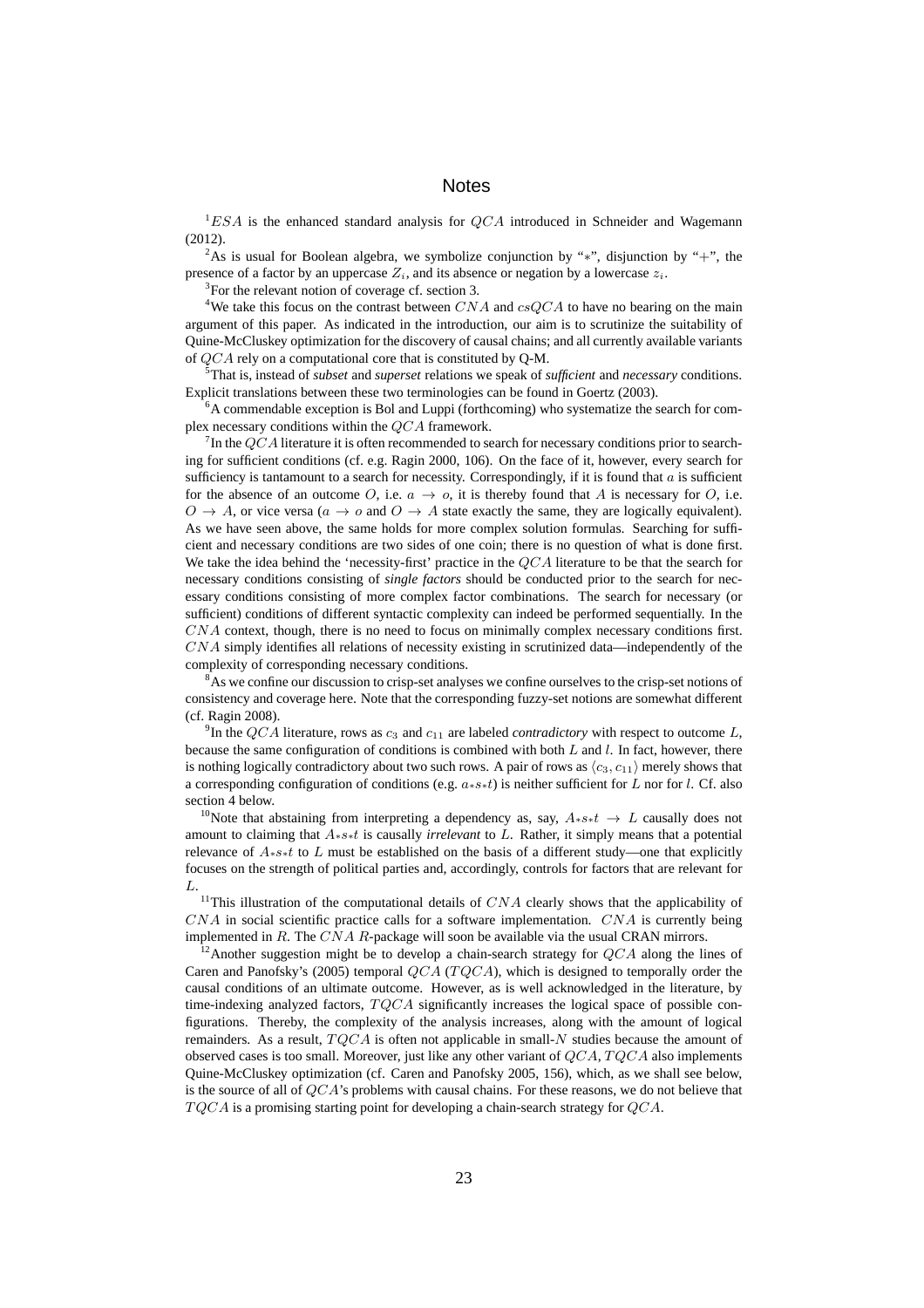<sup>13</sup>In recent years, it has become more and more common practice in the  $QCA$  literature to settle for intermediate solution formulas because completely eliminating all redundancies from solution formulas by means of QCA often requires the introduction of many so-called *difficult* counterfactual cases, which researchers want to avoid. Settling for intermediate solutions, however, generates problems for their causal interpretation. Causes are difference-makers of their effects (cf. Mackie 1974). Yet, redundant factors do not make a difference to scrutinized outcomes. Therefore, solutions with redundant elements are not guaranteed to be amenable to a causal interpretation. As we are explicitly interested in *causally* modeling the Swiss minaret vote, we discard intermediate solutions here.

<sup>14</sup>The worry might arise that, as  $iS_3$  succeeds in inferring the same complex solution formula as  $CNA$  only on the basis of numerous simplifying assumptions,  $CNA$  is tacitly committed to the same simplifying assumptions as well. That, however, is not the case. The fact that two methods, for a particular data input, output the same causal models does not indicate that the underlying inferences are based on the same or even related assumptions. One and the same conclusion can be inferred from very different assumptions. For instance, "Socrates is mortal" can be inferred from the two assumptions "Socrates is a man" and "All men are mortal", or from "If Armstrong was the first man on the moon, then Socrates is mortal" and "Armstrong was the first man on the moon", or it can be inferred from any contradiction, e.g. from "It rains and it does not rain". While  $QCA$ minimizes sufficient and necessary conditions—and, thus, infers causal dependencies—by counterfactually supplementing missing data points, CNA makes use of the negative existential claim that certain configurations are not contained in the data. More concretely, QCA makes assumptions as "Had  $a_*L_*S_*T$  occurred the outcome would have occurred as well" or "Had  $A_*l_*s_*t$  occurred the outcome would not have occurred" etc. By contrast,  $CNA$  infers causation from negative existential claims as "a∗L∗S∗T is not contained in the data" or "A∗l∗s∗t is not contained in the data" etc. Those are very different premises for causal inferences. For more details on the assumptions implemented by CNA cf. Baumgartner (2009a).

<sup>15</sup>That assuming  $\Phi$  to be combinable with both  $Z_i$  and  $z_i$  is far from being contradictory can be easily seen if we let  $\Phi$  stand for the set of people with blonde hair and  $Z_i$  for the set of tall people. There are certain people with blonde hair that are tall and others that are not tall. Blonde hair is combinable both with tallness and non-tallness, hence, assuming both of these combinations is not contradictory but sound. The combinability of blondness with tallness and non-tallness merely shows that having blond hair is neither sufficient for being tall nor for being non-tall.

#### **REFERENCES**

Baumgartner, M. (2008), "Regularity Theories Reassessed," *Philosophia*, 36, 327–354.

- Baumgartner, M. (2009a), "Inferring Causal Complexity," *Sociological Methods & Research*, 38, 71–101.
	- (2009b), "Uncovering Deterministic Causal Structures: A Boolean Approach," *Synthese*, 170, 71–96.
- (forthcoming), "Detecting Causal Chains in Small-N Data," *Field Methods*.
- BFS (2011a), *Ausgewählte Indikatoren im regionalen Vergleich*, Neuenburg: Bundesamt für Statistik.
- (2011b), *Ständige ausländische Wohnbevölkerung 1970-2008*, Neuenburg: Bundesamt für Statistik.
- (2011c), *Wohnbevölkerung nach Hauptsprache 2000*, Neuenburg: Bundesamt für Statistik.
- Bol, D. and Luppi, F. (forthcoming), "Confronting Theories Based on Necessary Relations in QCA: Systematizing the test of Necessary Conditions," *Political Research Quarterly*.
- Bortz, J. and Döring, N. (2005), *Forschungsmethoden und Evaluation für Human- und Sozialwissenschaftler* (3 ed.), Berlin: Springer.
- Braumoeller, B. and Goertz, G. (2000), "The Methodology of Necessary Conditions," *American Journal of Political Science*, 44, 844–858.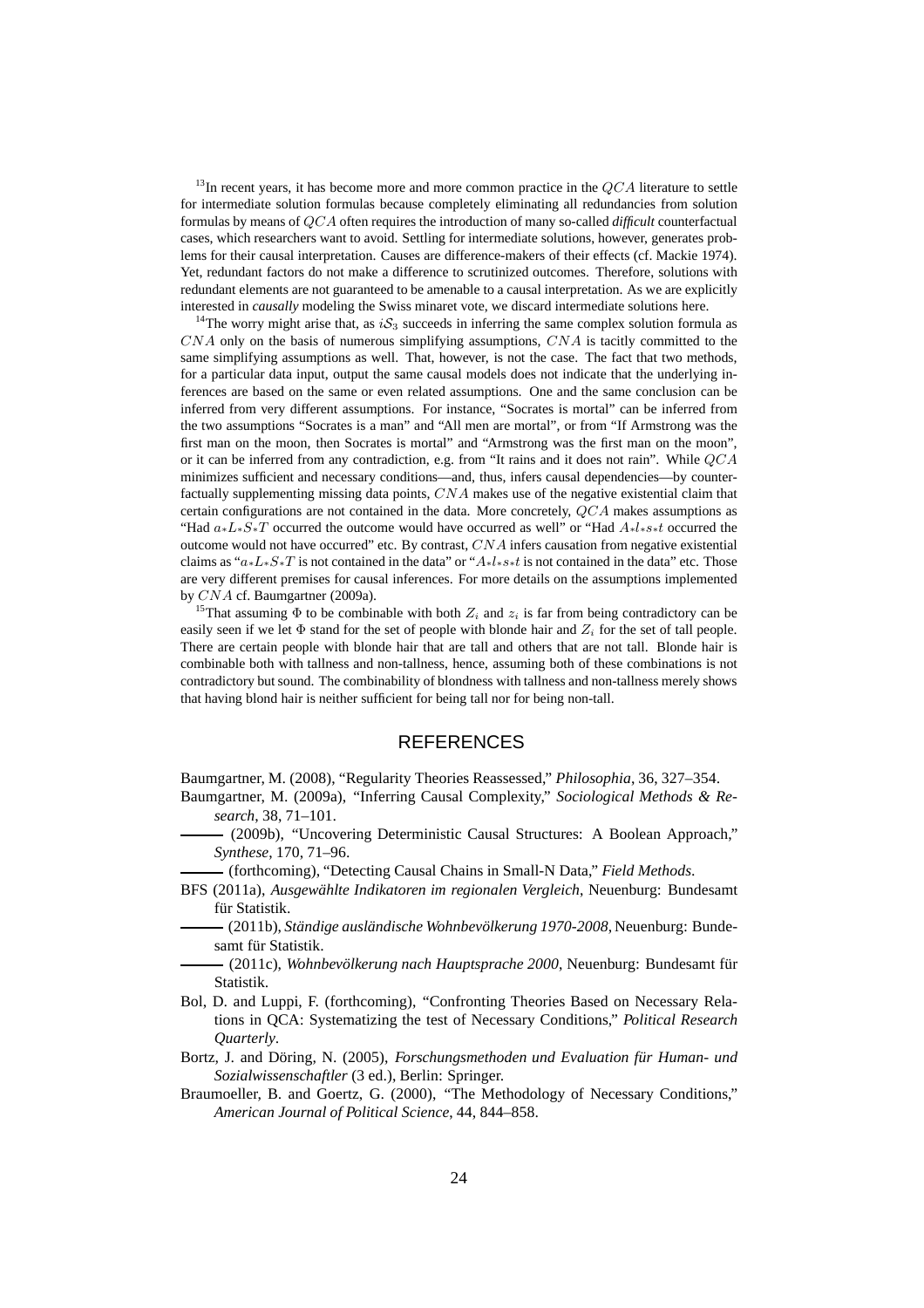- Caren, N. and Panofsky, A. (2005), "TQCA: A Technique for Adding Temporality to Qualitative Comparative Analysis," *Sociological Methods & Research*, 34, 147–172.
- Christmann, A., Danaci, D., and Krömler, O. (2011), "Ein Sonderfall? Das Stimmverhalten bei der Minarettverbots-Initiative im Vergleich zu andern Abstimmungen und Sachfragen," in *Vom Schächt- zum Minarettverbot: Religiöse Minderheiten in der direkten Demokratie*, ed. A. Vatter, Zürich: Verlag Neue Zürcher Zeitung, pp. 171–190.
- de Winter, L. (2009), "Die Schweizer haben keine Moscheen angezündet," *NZZ am Sonntag*, 6.12.2009, 24.
- Furger, M. (2009), "'Das ist der Anfang eines Kulturkampfes'," *NZZ am Sonntag*, 6.12.2009, 24.
- Goertz, G. (2003), "Assessing the Importance of Necessary or Sufficient Conditions in Fuzzy-Set Social Science," Technical report, Compasss Working Paper WP2003-7.
- (2006), *Social Science Concepts: A User's Guide*, Princeton: Princeton University Press.
- Gross, D. M. (2006a), "Immigration Policy and Foreign Population in Switzerland," *World Bank Policy Research Working Paper*, WPS3853, DOI: 10.1596/1813-9450-3853.
	- (2006b), "Immigration to Switzerland. The Case of the Former Republic of Yugoslavia," *World Bank Policy Research Working Paper*, WPS3880, DOI: 10.1596/1813-9450-3880.
- Hirter, H. and Vatter, A. (2010), "Analyse der eidg. Abstimmung vom 29. November 2009," *VOX. Analysen eidgnössischer Urnengänge*, 1–35.
- Imai, K., Keele, L., and Tingley, D. (2010), "A general approach to causal mediation analysis," *Psychological Methods*, 15(4), 309–334.
- Imai, K., Keele, L., Tingley, D., and Yamamoto, T. (2011), "Unpacking the Black Box of Causality: Learning about Causal Mechanisms from Experimental and Observational Studies," *American Political Science Review*, 105(04), 765–789.
- IPB (2011), "Swissvotes. Datenbank der eidgenössischen Volksabstimmungen,".
- Lam, W. and Ostrom, E. (2010), "Analyzing the dynamic complexity of development interventions: lessons from an irrigation experiment in Nepal," *Policy Sciences*, 43,  $1-25.$
- Lipset, S. M. (1960), *Political man: The social bases of politics*, Garden City, NY: Doubleday.
- Mackie, J. L. (1974), *The Cement of the Universe. A Study of Causation*, Oxford: Clarendon Press.
- Noelle-Neumann, E. (1993), *The spiral of silence: public opinion—our social skin*, Chicago: University of Chicago Press.
- Quine, W. v. O. (1959), "On Cores and Prime Implicants of Truth Functions," *The American Mathematical Monthly*, 66, 755–760.
- Ragin, C. C. (1987), *The Comparative Method*, Berkeley: University of California Press.
- (2000), *Fuzzy-Set Social Science*, Chicago: University of Chicago Press.
- (2006), "Set Relations in Social Research: Evaluating Their Consistency and Coverage," *Political Analysis*, 14, 291–310.
- (2008), *Redesigning Social Inquiry: Fuzzy Sets and Beyond*, Chicago: University of Chicago Press.
- Ragin, C. C. and Sonnett, J. (2005), "Between Complexity and Parsimony: Limited Diversity, Counterfactual Cases, and Comparative Analysis," in *Vergleichen in der Politikwissenschaft*, VS Verlag für Sozialwissenschaften.
- Rihoux, B. and De Meur, G. (2009), "Crisp-Set Qualitative Comparative Analysis (csQCA)," in *Configurational Comparative Methods: Qualitative Comparative Analysis (QCA) and Related Techniques*, Sage Publications, pp. 33–68.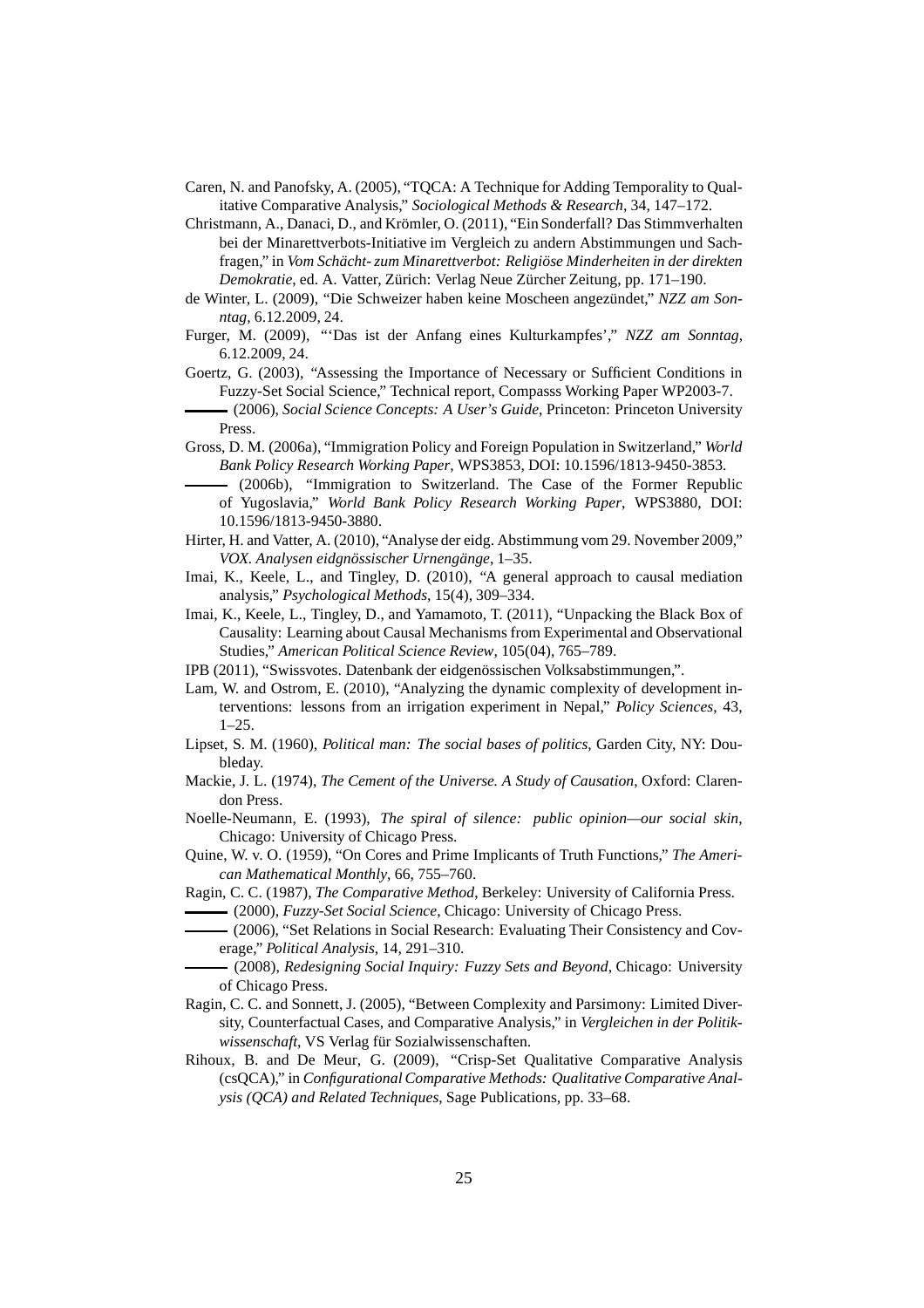- Rihoux, B. and Ragin, C. C. (eds.) (2009), *Configurational Comparative Methods. Qualitative Comparative Analysis (QCA) and Related Techniques*, Thousand Oaks: Sage.
- Rothschild, B. (2009), "Minarette die Blitzableiter unseres Ohnmachtsgefühls," *Neue Zürcher Zeitung*, 9.12.2009, 23.
- Schneider, C. Q. and Wagemann, C. (2006), "Reducing Complexity in Qualitative Comparative Analysis (QCA): Remote and Proximate Factors and the Consolidation of Democracy," *European Journal of Political Research*, 45, 751–786.
	- (2010), "Standards of Good Practice in Qualitative Comparative Analysis (QCA) and Fuzzy-Sets," *Comparative Sociology*, 9, 397–418.
- (2012), *Set-Theoretic Methods: A User's Guide for Qualitative Comparative Analysis (QCA) and Fuzzy-Sets in the Social Sciences*, Cambridge: Cambridge University Press.
- Skaaning, S. E. (2011), "Assessing the Robustness of Crisp-set and Fuzzy-set QCA Results," *Sociological Methods& Research*, 40, 391–408.
- Skenderovic, D. (2009),*Radical Right in Switzerland: Continuity and Change, 1945-2000*, Oxford: Berghahn Books.
- Skenderovic, D. and D'Amato, G. (2008), *Mit dem Fremden politisieren: Rechtspopulistische Parteien und Migrationspolitik in der Schweiz seit den 1960er Jahren*, Zürich: Chronos.
- Vatter, A., Milic, T., and Hirter, H. (2011), "Das Stimmverhalten bei der Minarettverbots-Initiative unter der Lupe," in *Vom Schächt- zum Minarettverbot: Religiöse Minderheiten in der direkten Demokratie*, ed. A. Vatter, Zürich: Verlag Neue Zürcher Zeitung, pp. 144–170.
- Walther, R. (2010a), "Rassismus in Filzpantoffeln," *die tageszeitung*, 7.1.2010.
- (2010b), "Schweizer Selbstdemontage," *Blätter für deutsche und internationale Politik*, 1/2010, 9–12.
- Wickham-Crowley, T. P. (1991), "A Qualitative Comparative Approach to Latin American Revolutions," *International Journal of Comparative Sociology*.

#### APPENDIX

#### Value assignment and dichotomization of factors

General remark on the dichotomization The cases of our study, i.e. the Swiss cantons, are embedded in a relatively homogeneous political, social, and historical context, viz. the context of Switzerland as a whole. Within that context, the factors we analyze influence the voting behavior of the population via two components: one from the context, i.e. from the country as a whole, and one from the individual cantons. For instance, political parties are organized both on the level of the country and of each canton. These units function as partially independent organizations that separately strive to influence the political processes. Similar things hold for other influence groups, e.g. for agricultural organizations, the church, or unions. To clearly distinguish the contextual components of our conditions from the local ones, theoretical considerations suggest to dichotomize the factors in our raw data in table 2 at a weighted Swiss mean—so that all the deviations from the mean could be interpreted as the specifically local components of scrutinized factors. However, according to csQCA dichotomization practice (cf. Rihoux and De Meur 2009, 42), mechanical dichotomizations should be avoided. Rather, each factor should be dichotomized individually to ensure, among other things, that thresholds are located in large value gaps and that dichotomization does not unnecessarily yield so-called 'contradictory' truth-table rows. As a general rule for dichotomization we therefore dichotomized at the weighted mean if, and only if, that threshold meets the usual  $csQCA$  dichotomization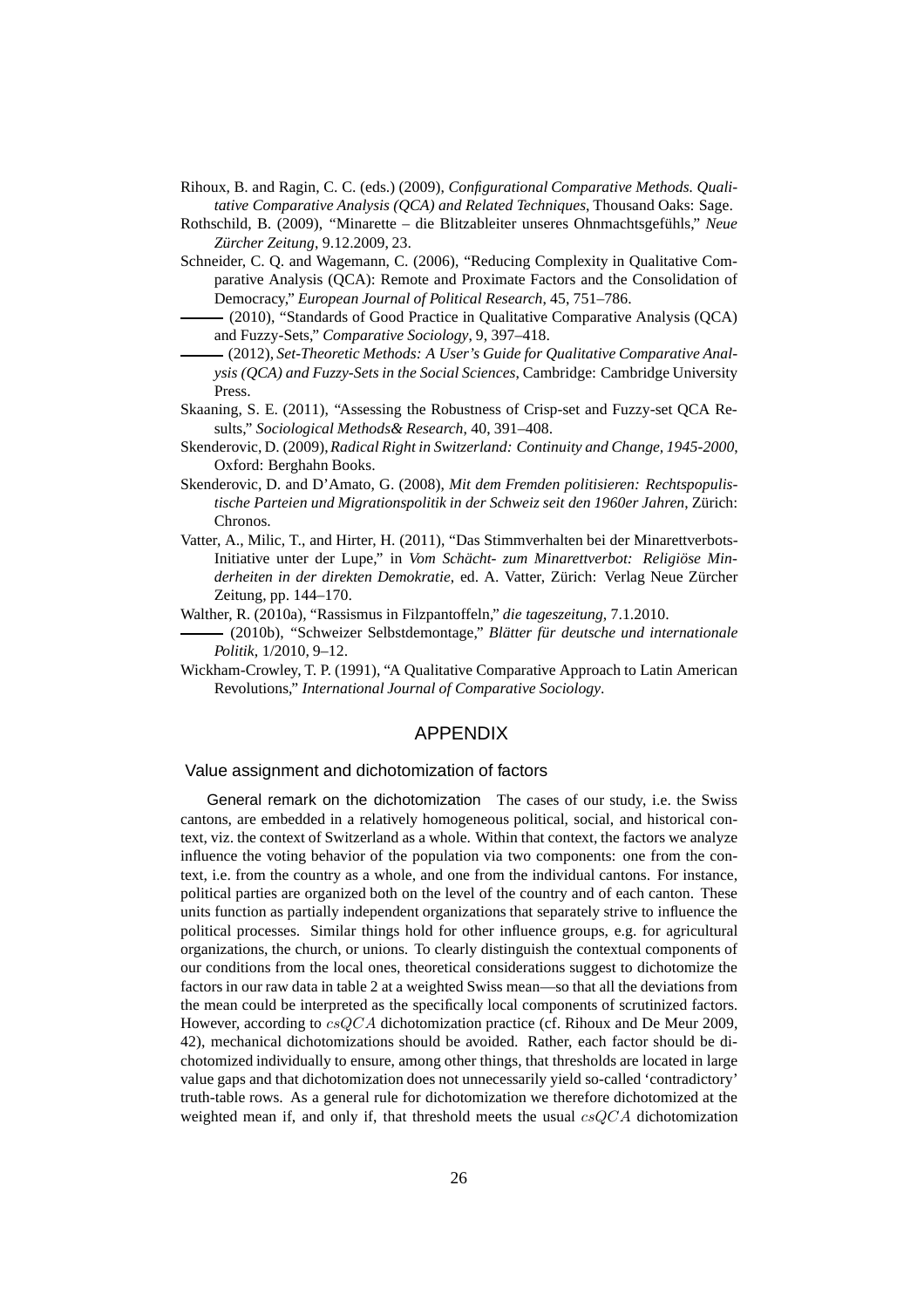constraints. More concretely,  $L$  and  $S$  were dichotomized at the weighted mean, while for  $A, T$ , and  $X$  individual thresholds were used (details below). For  $A, T$ , and  $X$  we explored numerous different dichotomization thresholds and found very robust CNA and QCA solution formulas for all candidate thresholds.

High rate of old xenophobia  $(A)$  Values were assigned to A based on the ratio of affirmative votes cast in the different cantons with respect to the following 4 xenophobic constitutional amendments that were all brought before voters by means of initiatives during the 1970s (IPB 2011).

| date (dd/mm) | title of initiative                                                         | result   | turn-out | approval rate |
|--------------|-----------------------------------------------------------------------------|----------|----------|---------------|
| 07.06.1970   | <i>against overpopulation</i>                                               | rejected | 74.70%   | 46.00%        |
| 20.10.1974   | <i>against foreign infiltration</i><br>and overpopulation of<br>Switzerland | rejected | 70.30%   | 34.20%        |
| 13.03.1977   | IV. overpopulation initiative                                               | rejected | 45.20%   | 29.50%        |
| 13.03.1977   | for restricting naturalization                                              | rejected | 45.20%   | 33.80%        |

Following Bortz and Döring (2005, 143-148), the approval rates of these 4 initiatives were combined in a weighted additive index (cf. tab. 2). A was dichotomized such that  $A = 1$ if, and only if,  $A \ge 28$ . For the canton of Jura, which did not yet exist at the time of the initiatives, we set  $A$  to 0. This value corresponds to the voting behavior of those districts in the canton of Bern which later came to constitute the canton of Jura.

High rate of new xenophobia  $(X)$  The values of X were determined on the basis of the cantons' approval rates with respect to the following initiatives launched by the *Swiss People's Party* (Schweizerische Volkspartei) (SVP) and other right-wing groups between 1996 and 2008 (IPB 2011):

| date (dd/mm) | title of initiative                | result   | turn-out | approval rate |
|--------------|------------------------------------|----------|----------|---------------|
| 01.12.1996   | against illegal immigration        | rejected | 46.70%   | 46.30%        |
| 24.09.2000   | for a regulation of<br>immigration | rejected | 45.30%   | 36.20%        |
| 24.11.2002   | against asylum abuse               | rejected | 47.90%   | 49.90%        |
| 01.06.2008   | for democratic<br>naturalization   | rejected | 45.20%   | 36.20%        |

We combined the cantons' approval rates in a weighted additive index along the same lines as in case of A. X was dichotomized such that  $X = 1$  if, and only if,  $X \ge 38.2$ .

Strong left parties  $(L)$  To assign values to L we relied on the results of the federal elections of 2007. The votes of the *Social Democratic Party* (SPS), the *Green Party* (GPS) and other left-wing parties were combined in an additive index (BFS 2011a). L was dichotomized such that  $L = 1$  if, and only if,  $L \ge 31.9$ . In the case of the canton of Appenzell Innerrhoden, for which the corresponding data were missing, we set the value of  $L$  to 0 based on independent knowledge about the low ratio of voters with sympathies for left parties in that canton.

High share of people natively speaking Serbian, Croatian, or Albanian  $(S)$ Values were assigned to S based on the federal population census of 2000. The ratios of people natively speaking Serbian, Croatian, or Albanian were combined in an additive